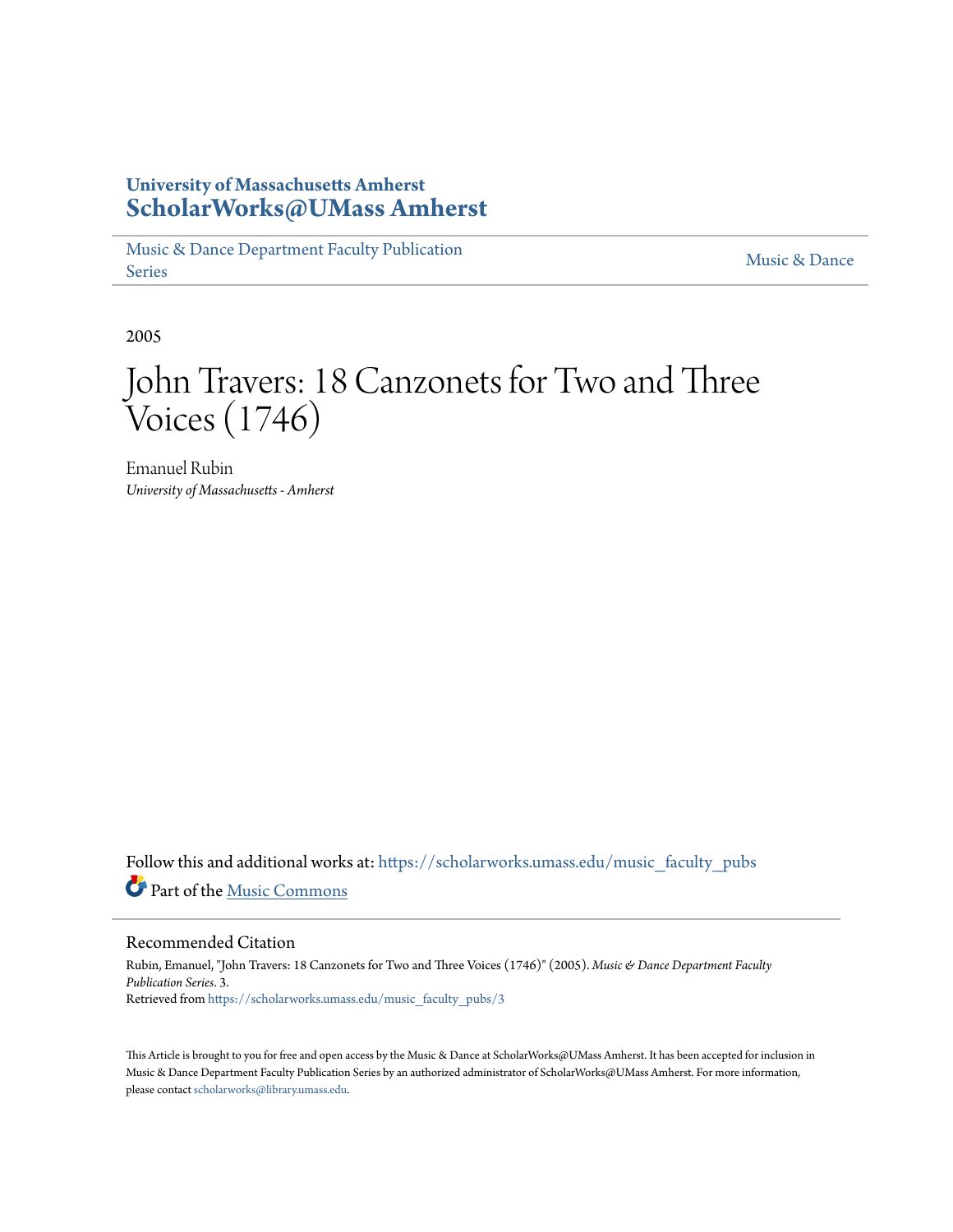#### John Travers' Canzonets and their Georgian Context

### Emanuel Rubin, University of Massachusetts

As the Baroque drew to a close, England's native composers, outmaneuvered by foreigners who dominated the opera and concert stage, found a voice of their own by tapping into the rich tradition of Elizabethan and Restoration part song. John Travers' delightful collection of canzonets for two and three voices with continuo is typical of this neglected body of music, and it should disabuse musicians once and for all of the canard that there was "no English music after Purcell." At the historical moment when abstract instrumental music was taking continental Europe by storm, the English, with their long-standing admiration of poetry and song, devoted their energy to cultivation of cleverly wrought part songs for highly skilled amateur singers. In that "Silver Age" of British poetry, lyrics by Addison, Chatterton, Johnson, MacPherson, Pope, Prior, Ramsay, Shenstone, and Smollett were lovingly set as witty canzonets, sentimental glees, and rowdy catches in a flowering of vocal ensemble compositions unmatched anywhere else. While serving the ends of nationalism on several levels, the part song culture also played a little-appreciated role in retarding English acceptance of the instrumental symphony and sonata that were the hallmark of what came to be called the Classical style. The music of these generations, undervalued or ignored for more than two centuries, is an unsung treasure.

There were a whole complex of reasons for that, but the two principal ones can be summarized as the impact of foreign ideas and musicians, or "British xenophilia," to borrow Nicholas Temperley's well-chosen term, and the rise of abstract instrumental forms that would soon form the backbone of Romanticism.

Free-wheeling Georgian capitalism produced a level of economic well-being that spread more deeply into British society than could be found in most of Europe. London's rich concert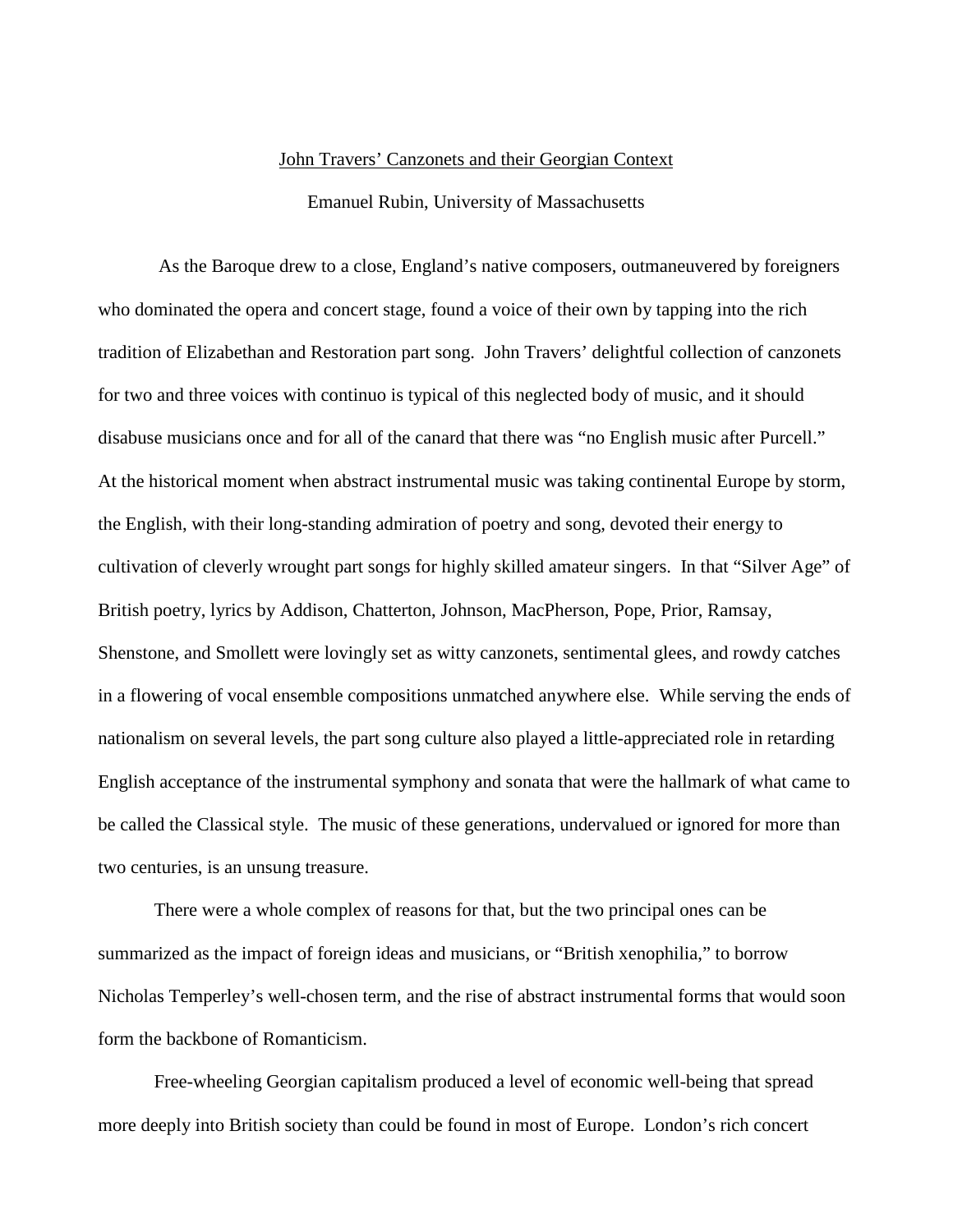venues attracted the finest performers from all over Europe to its vigorous concert life.<sup>[1](#page-2-0)</sup> It was the influx of foreign composers, though, who arguably had the greatest impact on English musical life. George Fredrick Handel, Johann Christian Bach and Karl Friedrich Abel were more-or-less permanent fixtures, but a whole parade of visitors from Bononcini to Pleyel and Haydn found welcome in London. Even as early as 1728 Daniel Defoe was decrying the "heaps of foreign musicians" that flooded the capital. $^2$  $^2$  Romain Rolland saw Georgian music as having been completely subjugated by foreigners:

> At that moment Handel appeared. He arrived in London in December 1710 . . . Geminiani moved there in 1715, G. B. Bononcini in 1716, Ariosti en 1730, Porpora en 1730, Galuppi en 1741—England was conquered.<sup>[3](#page-2-2)</sup>

Handel, as skillful in self-promotion as in composition, became a figure of inestimable importance in the history of English music. Arriving just in time to take advantage of the burgeoning newspaper and public relations enterprise made possible by the high rates of British literacy, he quickly grasped the enterprenurial nature of the English scene, and through industry, talent, and force of character, dominated the musical life of the British Isles for almost 50 years. Indeed, English adulation for the great man approached a frenzy, culminating in the manic Handel Commemoration of 1784, the largest music festival yet celebrated in Europe, held 25 years after his

<span id="page-2-1"></span>2 Daniel Defoe, *Augusta Triumphans: Or, The Way to Make London the Most Flourishing City in the Universe* (London, 1728), 17. Quoted in Deborah Rohr, *The Careers of British Musicians 1750-1850: A Profession of Artisans* (Cambridge: University Press, 2001), 13.

<span id="page-2-2"></span>3 Romain Rolland, "L'Opera anglais au XVIIe siècle," *Encyclopédie de la musique et dictionnaire du conservatoire,* ed. Albert Lavignac (Paris: Librarie Ch. Delagrave, 1913). "*A ce moment parut Handel. Il arriva à Londres, en Décembre 1710 . . . Geminiani devait s'installer en 1715, G. B. Bononcini en 1716, APriosti en 1730, Porpora en 1730, Galuppi en 1741--L'Angleterre était conquise."*

<span id="page-2-0"></span><sup>&</sup>lt;u>1</u> <sup>1</sup>To list a handful of foreign musicians based in London: Dussek, Corri, and Clementi were just three of the outstanding pianists. The brilliant cellist Cervetti with his son, and violinists such as Geminiani and Barthélémon, established high standards of string playing. Virtually every singer of standing in Europe was engaged at one point or another for the opera, with many, such as Guadagni, Marchesi, Pacchiarotti, Tenducci, Grassi, Mara, and le Brun either settling in England permanently or remaining for long residencies.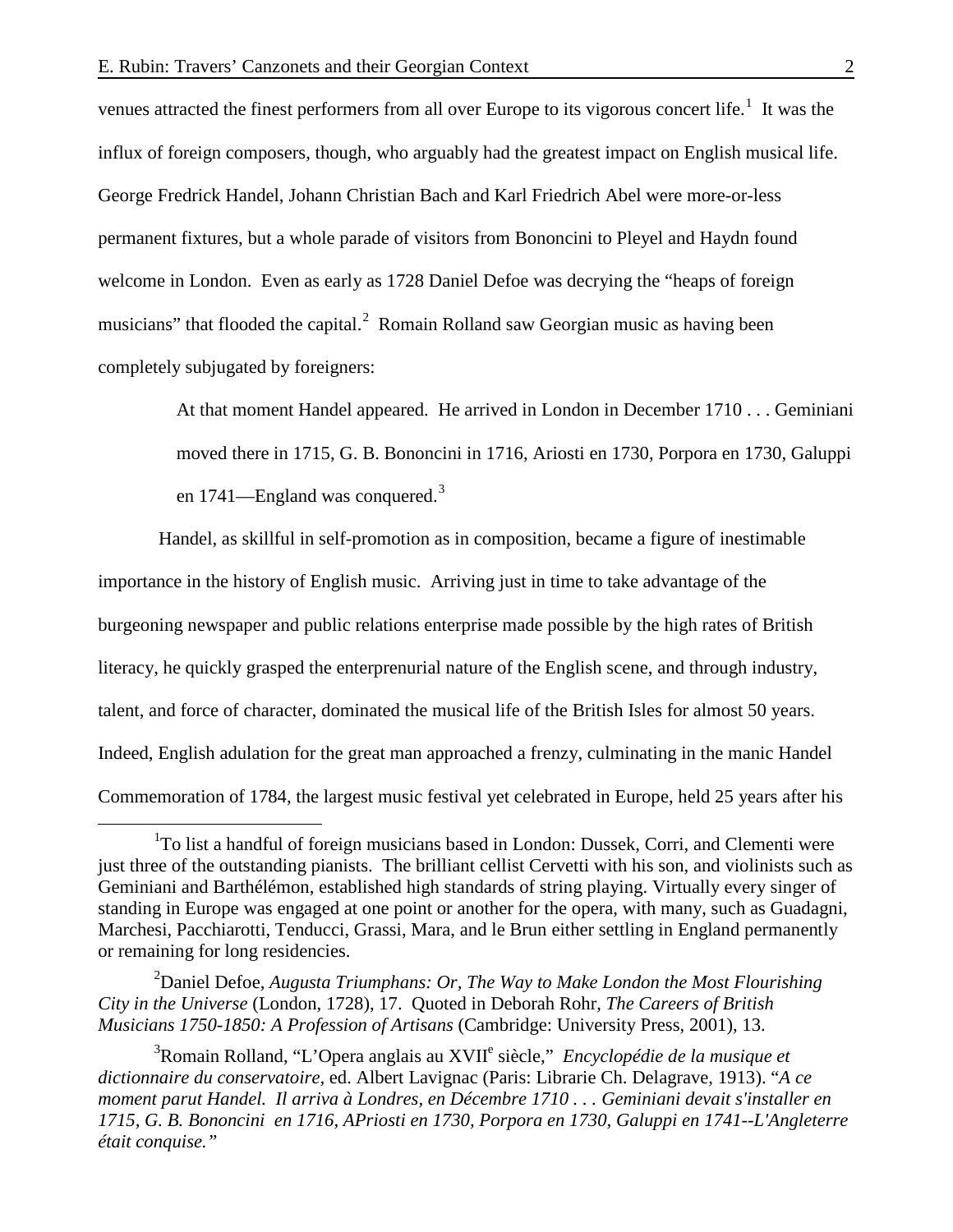death on the assumed (but incorrect) date of the great man's centenary. A Handel adoration and biography by John Mainwaring came out as early as  $1760<sup>4</sup>$  $1760<sup>4</sup>$  $1760<sup>4</sup>$  and the first collected edition of his—or anybody else's—works began appearing in 1786 under the redaction of Samuel Arnold.

Imagine, then, young Georgian composers attempting to establish themselves at the heart of the first true capitalist state of modern times, the fastest-growing capital in Europe, and the first country in which the enterprenurial public concert became a practical reality. The second-class standing of local composers was due in no small part to the influence of an imported German princeling as king in 1710. George I brought with him the tastes and practices of a petty German principality. He had no English, but that was the least of his problems. He had no understanding or appreciation of the Island nation's history or traditions, and dithered between being manipulated by self-serving British courtiers and asserting himself willfully. The same economic vitality that engendered a vigorous musical life outside the royal court also shunted most native composers offstage, as court and nobility vied with one another to host the continent's greatest musicians in private concerts.

George's German-speaking court also brought with it a passion for Italian opera, a grotesquely expensive, florid, and often silly import that captured the imagination of the nobility and the ridicule of everyone else. Brought to London specifically to write Italian operas, Johann Christian Bach soon turned to concert promotion with his Potsdam friend Karl Friederich Abel. Even Mozart's English student and friend, Stephen Storace, was unable to break into the Italian cabal, although he was the son of an Italian immigrant musician, had been trained in Italy, and was fluent in that language. It was not until after 1761, when George III, the first of the Hanovers to speak English as his primary language, took the throne, that the fad for Italian opera began to falter,

<span id="page-3-0"></span> $\frac{1}{4}$ John Mainwaring, *Memoirs of the Life of the Late George Frederick Handel* (London: R. & J. Dodsbury, 1760).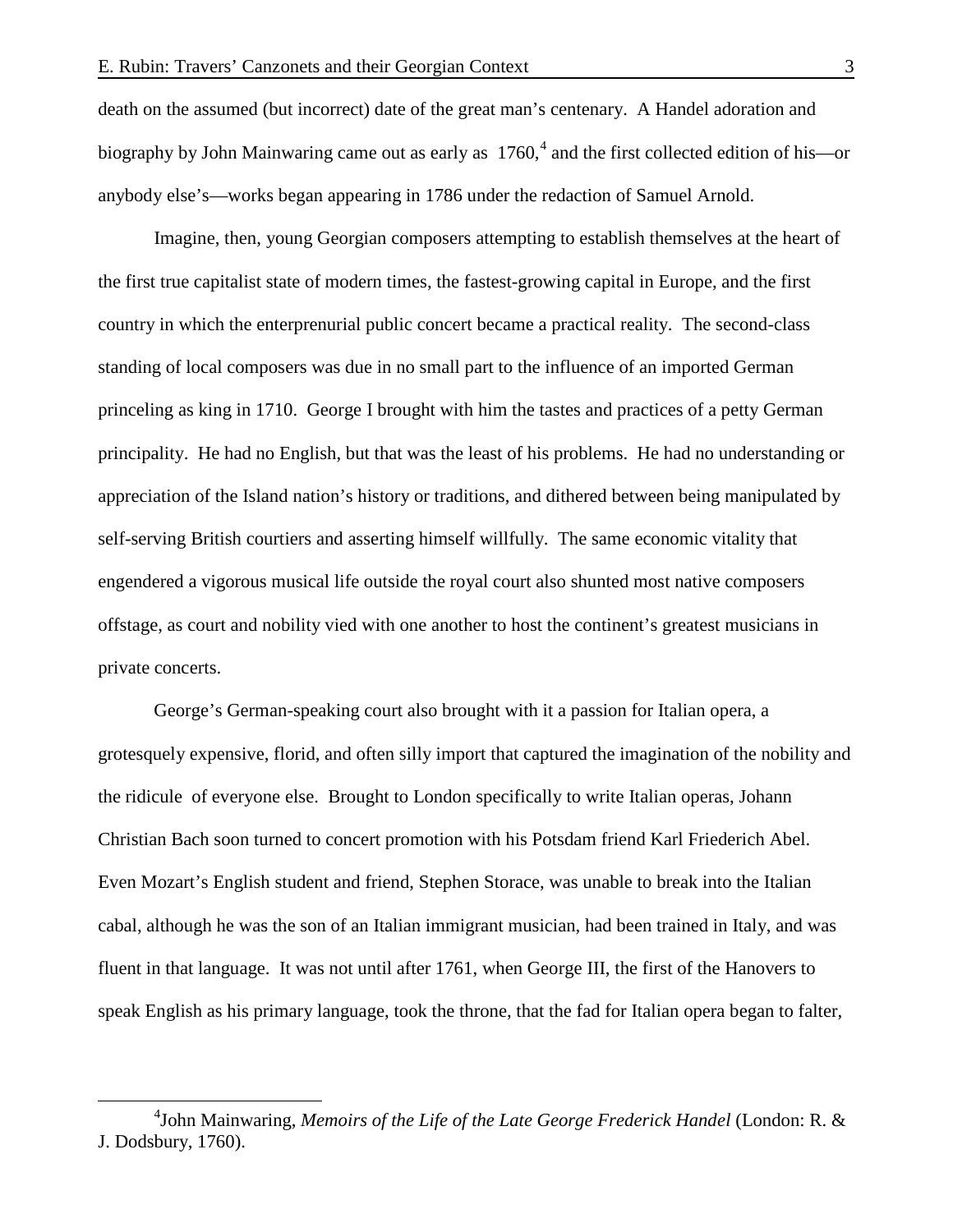in spite of earlier box-office assaults by such English successes as John Gay's *Beggar's Opera* of 1728, or verbal batterings at the hands of Addison and Steele in *The Tatler* and *The Spectator.*

The second, even more powerful reason for subversion of English music was the rise of abstract instrumental forms as the *sine qua non* of musical stature. From the time of the Winchester Troper to Henry Purcell and John Blow at the end of the seventeenth century, English music had a long history of brilliant achievements by some of the best-known names in music history.<sup>[5](#page-4-0)</sup> The great Renaissance masses, English madrigal, lute song, church anthem, masque, and court ode were all evidence of splendid music created for an enthusiastic, supportive audience. Vocal music took pride of place: music and poetry were as indissolubly linked in England as in ancient Greece. With a handful of notable exceptions, instrumental works were primarily conceived as support for vocal: overtures, accompaniments, etc. Contrary to the shift toward instrumental forms that marked the mainstream of European music in the eighteenth century, it is clear that "acceptance of instrumental music as an expression absolute and complete within itself did not take place [in England] until after 1830."[6](#page-4-1)

To an extent that seems surprising today, a large segment of the English audience remained rather indifferent to the growing importance of instrumental music, except as a background against which the voice could be projected. Sir John Hawkins spoke for that viewpoint when he scowled, as late as 1788, that "The multifarious [symphonic] productions of [Johann Christian] Bach and [Karl Friedrich] Abel . . . were heard, and consigned to oblivion."<sup>[7](#page-4-2)</sup> While his opinion may have been

<span id="page-4-0"></span> $rac{1}{5}$  ${}^{5}$ To mention only a few: John Dunstable and Walter Frye (c1450-75), William Cornysh (c1465-1523), John Taverner (c1490-1545), Christopher Tye (c1505-72), Thomas Tallis (c1505-82), William Byrd (1543-1623), and Orlando Gibbons (1583-1625).

<span id="page-4-1"></span><sup>6</sup> Jamie Croy Kassler, *The Science of Music in Britain, 1740-1830*, 2 vols. (New York: Garland, 1979), 1:xii (n. 8).

<span id="page-4-2"></span><sup>&</sup>lt;sup>7</sup>In William Boyce, *Cathedral Music*, *Being a Collection in Score of the Most Valuable and Useful Compositions for That Service, by the Several English Masters of the Last Two Hundred Years. The Whole Selected and Carefully Revis'd by the Late Dr. William Boyce*, 3 vols. (London, John Ashley, 1788). Preface.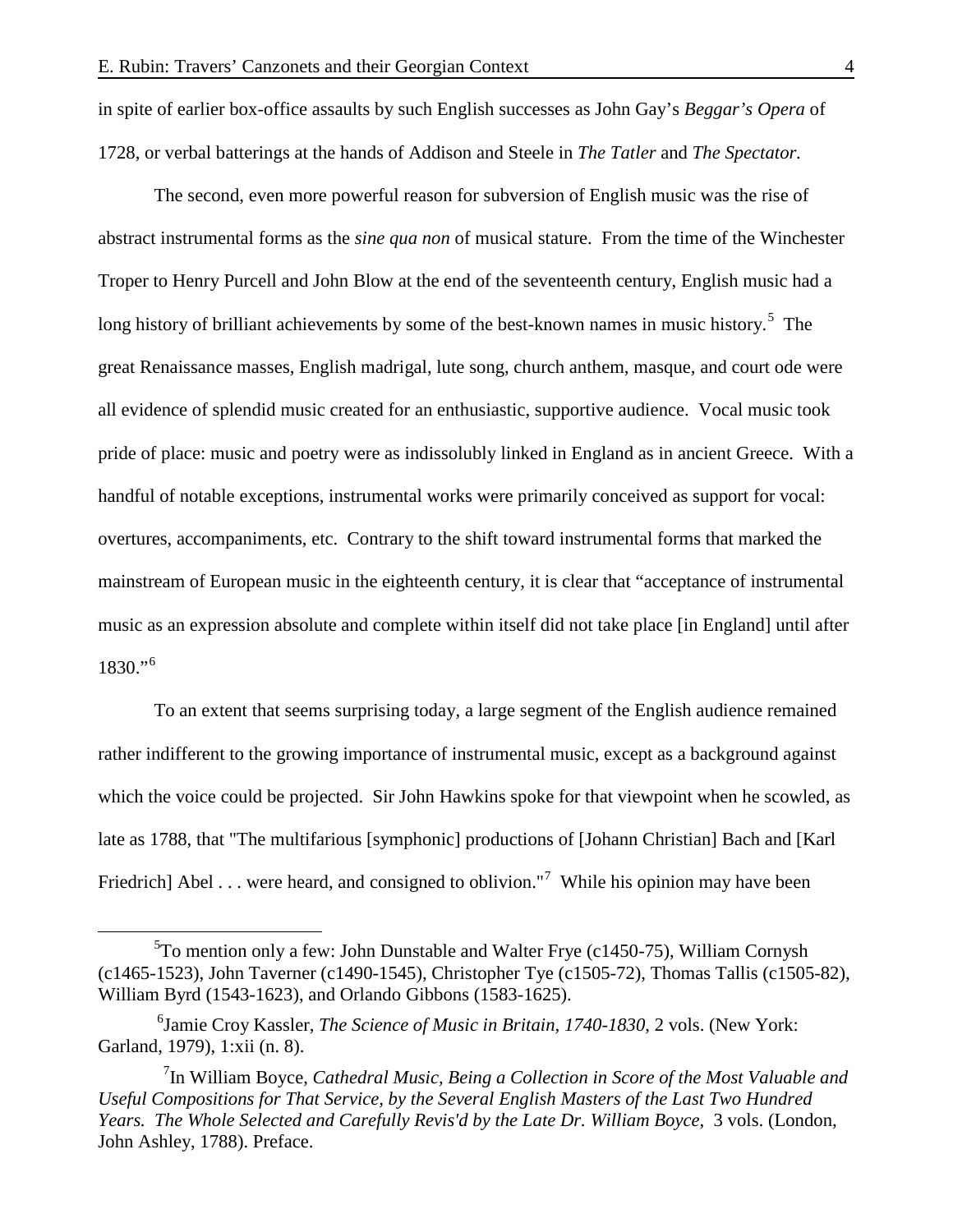overstated for rhetorical effect, it did reflect the priorities of London's audiences of the day. That same year Scottish publisher George Thomson encountered a member of the Edinburgh Music Society after a concert, who asked him, "Whose music is that now?," to which the publisher replied, "Haydn's, sir." "Poor newfangled stuff," the first scoffed, "I hope I shall never hear it again!"<sup>[8](#page-5-0)</sup>

Records of prestigious London series such as the Ancient Concerts or the Professional Concerts indicate that vocal music in any form outdrew instrumental concerts, while until the very end of the century, patronage for English orchestral and chamber music played a poor second fiddle when compared to most Continental centers. No less a figure than William Crotch, first principal of the Royal Academy of Music and an active composer himself, argued for "[The] Superiority of Vocal over Instrumental Music"<sup>[9](#page-5-1)</sup> in a public lecture of 1824. English composers of the period who practiced the concerted instrumental style can almost be counted on one hand. Boyce and Wesley come to mind, as does the better-known Thomas Augustine Arne; but none of those devoted themselves as whole-heartedly to the sonata or symphony as did Haydn, Mozart or other mainland contemporaries on the mainland. The developments that took place in Great Britain in the eighteenth century must be seen in the light of that bias to be fully understood.

By the late nineteenth century, in the light of the different direction taken by the continental mainstream, all of Europe—including the British—was convinced of England's innate unmusicality. The great French historian Elie Halévy suggested that only some "racial incapacity" could "explain . .. the worthlessness of British music,  $^{10}$  $^{10}$  $^{10}$  and at the opening of the twentieth century the English Reverend Hugh Reginald Haweis wrote, "The English are not a musical people and the English are

<span id="page-5-0"></span> $\frac{1}{8}$ David Johnson, *Music and Society in Lowland Scotland in the Eighteenth Century* (London: Oxford University Press, 1972), 41.

<span id="page-5-1"></span><sup>9</sup> In a lecture of 28 May 1824, on Mozart's *Così fan tutte*, the fourth in a series of public lectures on music given by Crotch at the Royal Harmonic Institution that season. Noted in *Harmonicon* 18 (June 1824).

<span id="page-5-2"></span><sup>10</sup>*A History of the English People in the Nineteenth Century*, trans. E. I. Walker & D. Barker (London: Ernest Benn, 1924), 1: 491.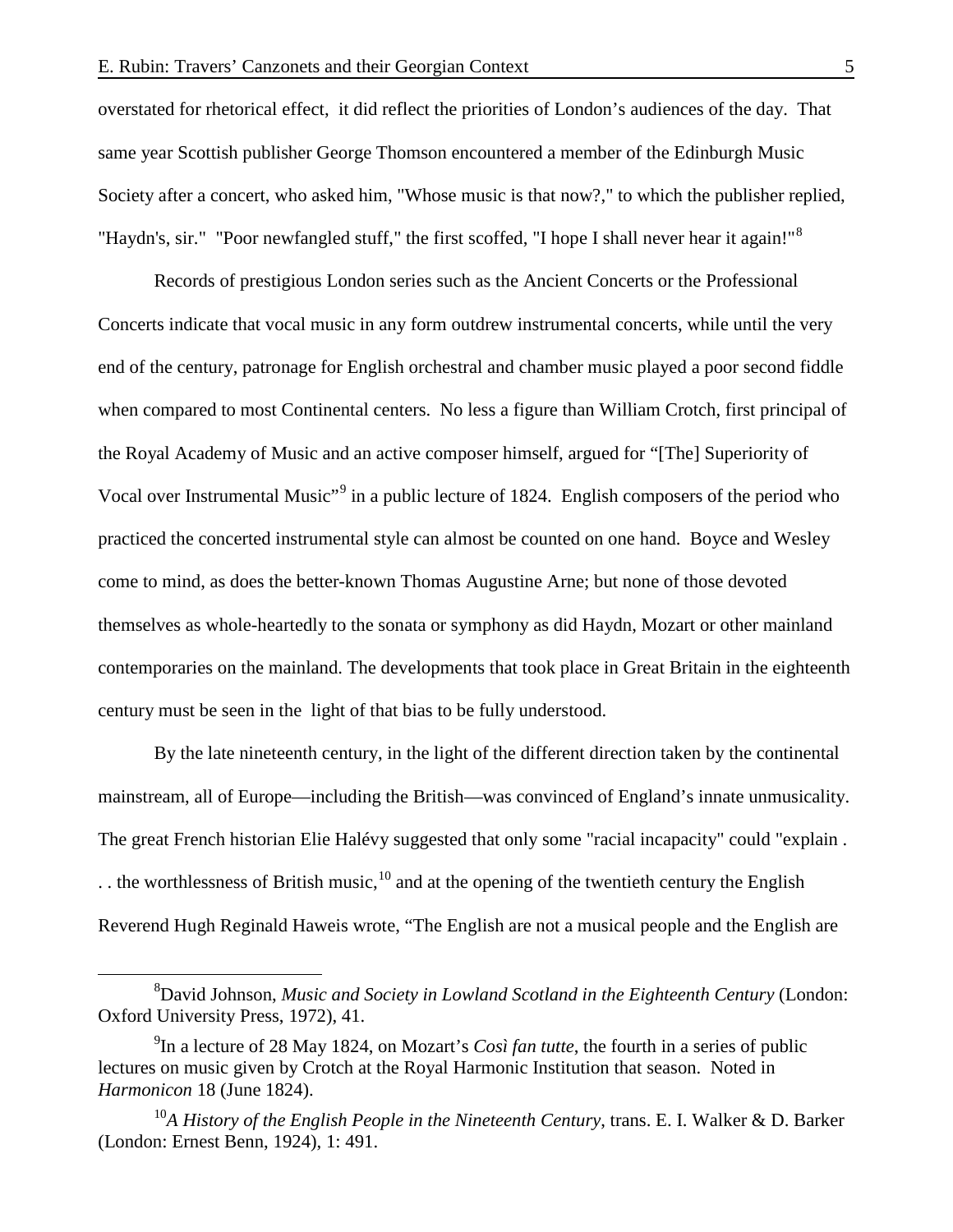not an artistic people . . . It cannot be affirmed that Englishmen are, or ever were, either one or the other."[11](#page-6-0) British musicologist Henry Davey lamented of his Georgian forebears, "How the aristocracy in those patriotic times would have rejoiced at the appearance of an English Mozart! But he did not appear."<sup>[12](#page-6-1)</sup> Clearly, what Davey was seeking was not there—but then, what was? The answer is that a whole host of English composers were active, but what they wrote did not reflect the main course of European music. Instead, they went out of their way, in great part, to cultivate part singing for sophisticated—and surprisingly skilled—amateurs. Conditioned, as we have been, to value abstract instrumental music as the measure of compositional achievement, we have overlooked the part song since the middle of the nineteenth century, downgraded music that did not aspire to the sublime, and pooh-poohed music that purported simply to give pleasure. We have paid a high price in ignorance for such rarified tastes, and a part of that loss was the charming music of Georgian England.

Composers of Georgian part-songs visualized themselves revivifying an earlier social singing tradition. Cromwell's Protectorate may have delayed the arrival of opera, inhibited development of the anthem, and caused the destruction of many English church organs, but the Lord Protector did not so much prohibit gentleman's singing clubs as circumscribe their repertory. With the restoration of the monarchy in 1660, composition of exuberant part songs was resumed, but in the first half of the eighteenth century, singing clubs were drowned out by the clamor for opera. The impulse was not entirely suppressed, though, and it soon resurfaced. In the hiatus between the turn of the eighteenth century and the coronation of George III, a whole line of secular part-songs in syllabic, homophonic style came quietly into being.

<span id="page-6-0"></span>The ancestry of that repertory can be traced back to the part-songs and lute airs of the sixteenth century, when an extensive repertory of social music for voices sprang up, known

<span id="page-6-1"></span><sup>&</sup>lt;sup>11</sup>Hugh Haweis, *Music and Morals* (New York: Harper and Bros., 1904), 409.

 <sup>12</sup>Henry Davey, *History of English Music* (London, J. Curwen & Sons, 1895), 425-26.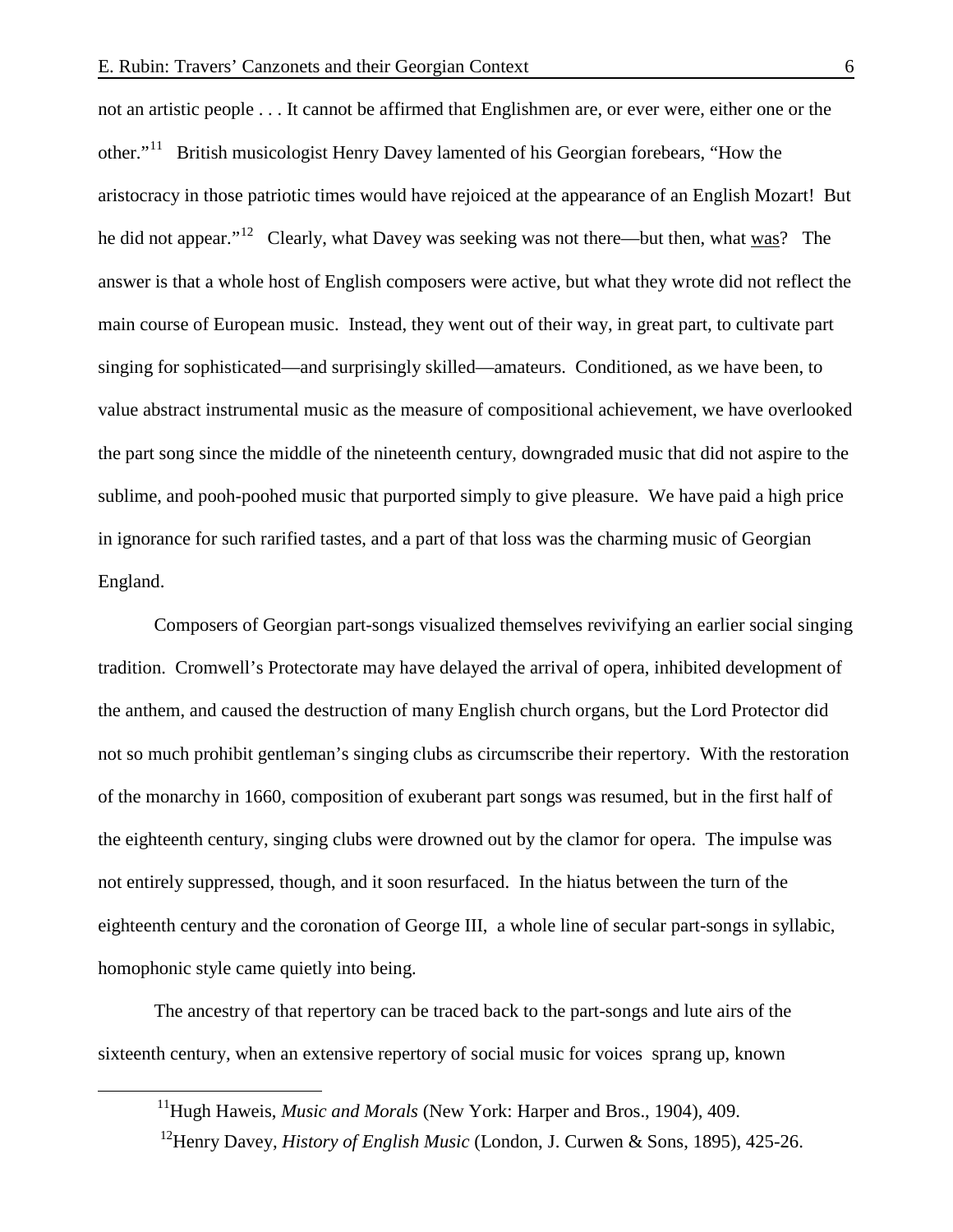variously as canzonets, balletts, fa-la's, or Neapolitans. The Elizabethan lute song or air tended to be homophonic and syllabic, and did not carry textual repetition to the lengths found in the basically abstract madrigal. Fellowes wrote:

Though the terminology was . . . loosely employed, yet this main distinction between the Madrigal and the Air or Canzonet was evidently understood by composers, repetition being considered an essential feature of the Madrigal.<sup>[13](#page-7-0)</sup>

Although the lute provided categorical designation for those airs, it was not obligatory, as Fellowes makes clear:

> It [the lute] was rarely regarded as an indispensable feature in the performance when sufficient voices were available for the rendering of all the parts. Very often it was excluded from such employment by the introduction of variant harmonies."<sup>[14](#page-7-1)</sup>

When the instrument was dispensed with, the result was a composition that "approach [ed] so closely to the madrigal-style as sometimes to be almost indistinguishable from the simpler compositions which have an indisputable claim to the title. . . . [T]hey were more regular in rhythmic outline than the Madrigals . . . [and] were harmonized for the most part on homophonic rather than polyphonic principles.<sup>[15](#page-7-2)</sup>

Thus when Anthony Holborne's *Cittharn School* of ca. 1597 was published it carried an appendix of "Sixe short ayres Neapolitanlike to 3 voyces, without the instrument." Morley had spoken of Neapolitans in his *Plaine and Easie Introduction to Practicall Musick* of that same year, remarking that they were "different from [canzonets] in nothing save name." Indeed, Holborne had only introduced those six pieces in the back of his book, writing, "Hereafter do follow sixe short

<span id="page-7-2"></span><span id="page-7-1"></span><span id="page-7-0"></span> <sup>13</sup>Edmund Horace Fellowes, *The English Madrigal Composers* (London: Oxford University Press, 1948), 60.

 $14$ Ibid., 304-05.  $15$ Ibid., 305.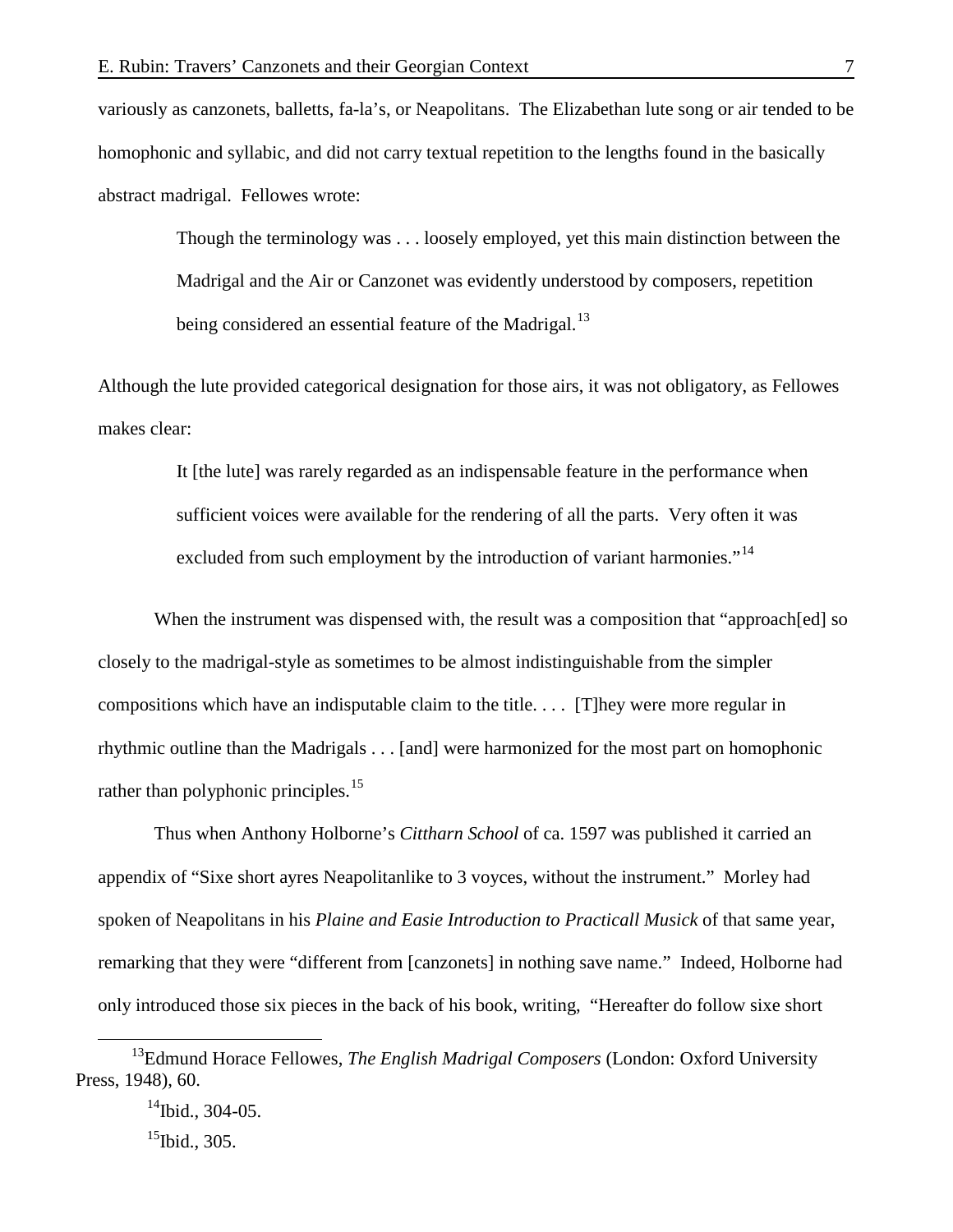aers or canzonets to three voyces, being the first fruites of composition, done by his brother, William Holborne."<sup>[16](#page-8-0)</sup> There are several things worth noting about that inscription. First of all, Holborne equated "aers or canzonets" with Neapolitans, implying an Italian connection. Second, they were for three voices "without the instrument," as opposed to solo songs accompanied by lute. Finally, it was not Anthony, but his younger brother William, who wrote those "aers," which suggests that they may have been a newer fashion of the day, or fashionable among younger people. They seemed to be valued more lightly than madrigals and made no pretense to the involved interweaving of voices that marked the most sophisticated madrigals.

The popularity of Tudor part-songs did not diminish in the seventeenth century. In an essay of 1614 Ravenscroft explained the popularity of this music by writing, "Passionate Tunes make Amorous Poems both Willinglier heard and better remembered." He assured his readers that men's recreations made the best subjects for music, and listed "all the common Recreations that men take," as "Hunting, Hawking, Dauncing, Drinking and Enamoring," of which the first two were the "most generous and worthy."<sup>[17](#page-8-1)</sup> Ravenscroft's followers who wrote in this style included (chronologically) William Lawes (1602-1645), Benjamin Rogers (1614-1698), Jeremiah Saville (1620-), Matthew Locke (1621/22-1677), John Playford (1623-1686), John Blow (1649-1708), Henry Purcell (1659- 1695), James Radcliffe of Worcester (ca. 1669-1716), and Maurice Greene (ca. 1696-1755), all of whose music remained popular in singing clubs throughout the eighteenth and into the nineteenth centuries. So while other forms enjoyed the historical limelight, it was these homophonic part songs, with their emphasis on "passionate tunes" and direct musical appeal for amateur singing, that retained the vigor to carry through the Interregnum, Restoration, and the Handelian conquest, while

<span id="page-8-0"></span><sup>&</sup>lt;sup>16</sup>The six pieces are "Change then for lo she changes," "Since Bonny-boots was dead," "Here rest my thoughts," "Sweet I grant that I am as black," "Gush forth my tears," and "Sit stille and sturre not."

<span id="page-8-1"></span><sup>17</sup>John Ravenscroft, *A Brief Discourse of the True (but Neglected) Use of Charact'ring the Degrees* (London, 1614), preface.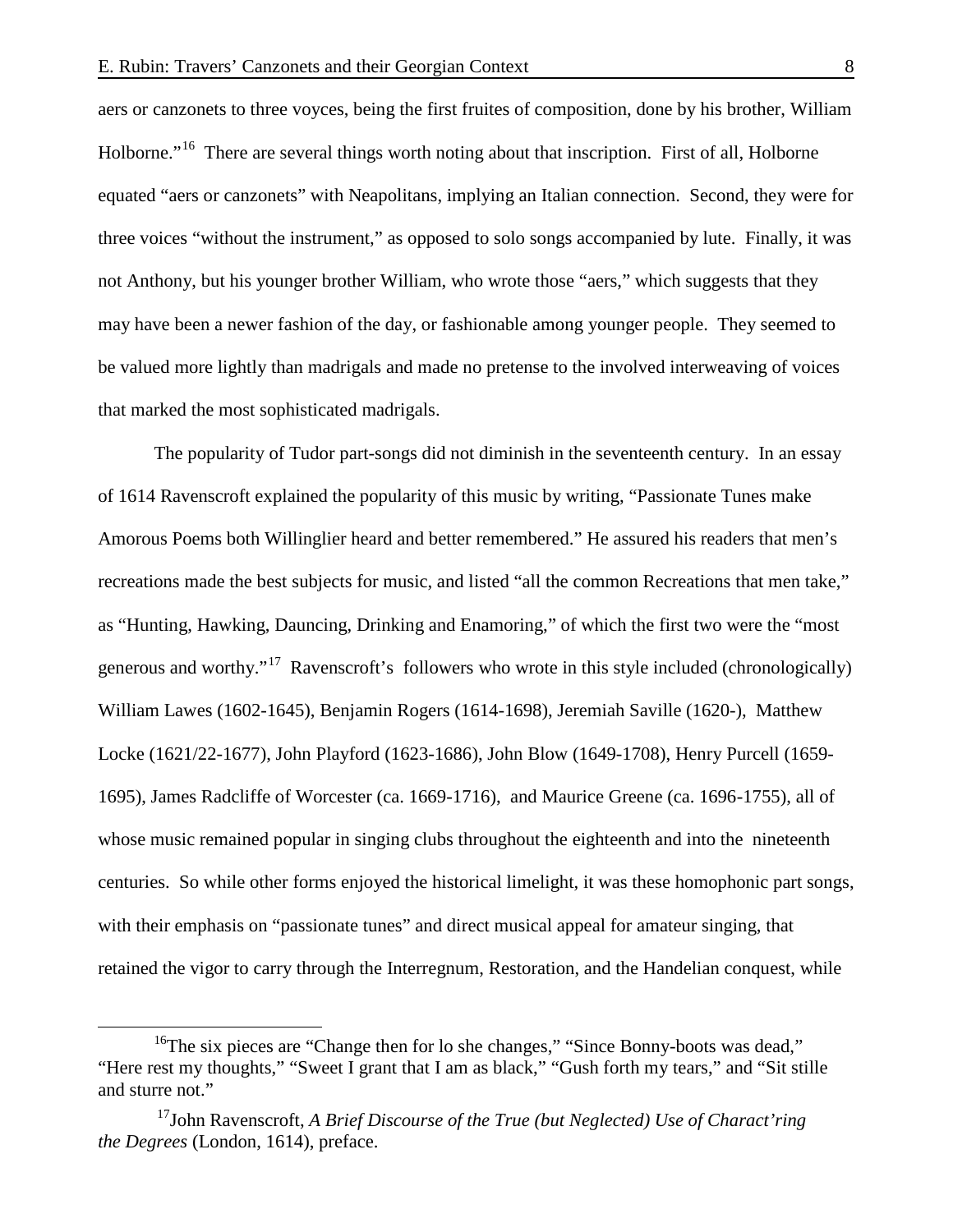such better-known forms as the madrigal, fantasia, masque, and Italian opera succumbed, one after another.

Through it all, the singing clubs persisted, demanding music as fresh as their food and drink. Accounts of informal musical gatherings in the diaries of Samuel Pepys and John Evelyn show that this pleasant pastime continued during the Interregnum. With the re-establishment of the monarchy, though, the practice of social singing began to increase. On 21 July 1660, only two months after the return of Charles II, Pepys speaks of dinner at a club "where we had three voyces to sing catches."<sup>[18](#page-9-0)</sup> Playford's *Catch That Catch Can* of 1667 was dedicated "To his endeared friends of the late Musick-Society and meeting in the Old Jury, London." There were private musical meetings at wealthy homes as well as public clubs, and participation in these groups was a necessary adjunct of having "arrived" in society. In a 1762 play, *The Citizen Turned Gentlemen,* by Edward Ravenscroft (based on Molière's *Bourgeois Gentilhomme*), the eponymous citizen was assured that, in order to appear to be a person of consequence it would be necessary "to have a music-club once a week at his house."

The musical club, then, was a well-established part of London life long before the opening of the eighteenth century. The status attached to the practice of music stemmed from a social code embodied in such books as Baldassare Castiglione's *Il corteggiano* (1528, tran. into English in 1561 by Thomas Hoby) or Henry Peacham's *Compleat Gentleman* (1622). Such Aristotelian books viewed music as a recreation suitable for the leisure time of a gentleman, although it was not a skill to cultivate too highly, lest it detract from more important affairs. "These clubs or 'Musique Meetings'," wrote Norman Hyde a half-century ago, "were generally of a convivial nature ... Others were the forerunner of more serious enterprises."<sup>[19](#page-9-1)</sup>

<span id="page-9-0"></span> <sup>18</sup>*The Diary of Samuel Pepys*, ed. Henry B. Wheatley, 2 vols. (New York: Random House, 1893), 1:139.

<span id="page-9-1"></span><sup>19</sup>Norman Hyde, *Music Hath Charms: Some Aspects of Music of the British Isles* (Edinburgh: Oliver and Boyd, 1956), 103.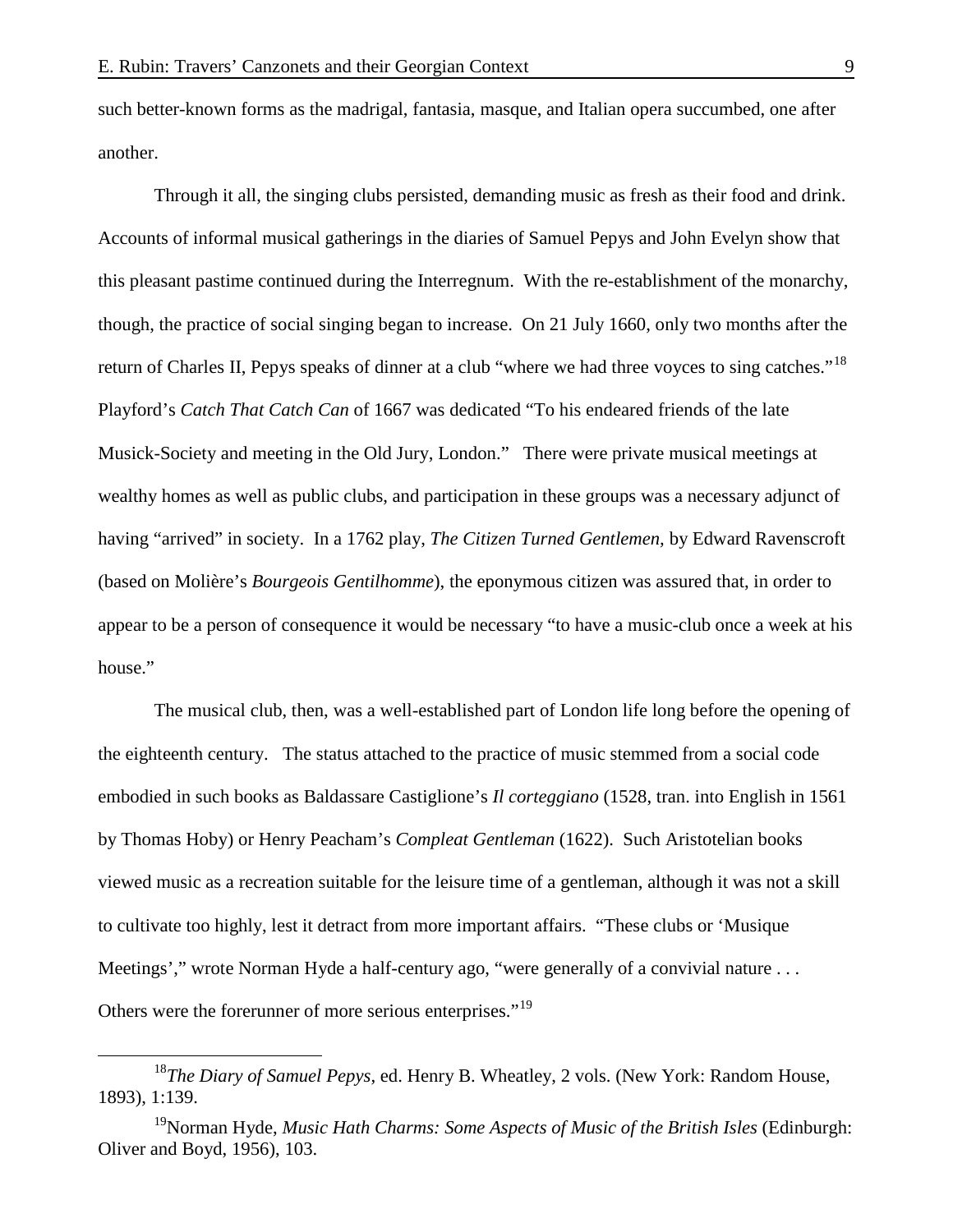Surprisingly, in that class-conscious age, music clubs were open to every mainstream political and religious persuasion, a trend that increased over time. "During Handel's lifetime," wrote Percy Young, "British music was, insofar as possible, democratized."<sup>20</sup> The Madrigal Society, found in 1741, boasted members of every social class and in the 1760s dissenters and Catholics sat comfortably at the table of the Noblemen and Gentlemen's Catch Club, where the musical sons of merchants and craftsmen shared drink and good fellowship with nobility on the common ground of their love of singing. Muriel Jaeger observed that "Entry [to Georgian Society] was open to wealth, if accompanied by a certain minimum of polish, to talent, and to anyone who knew how to be entertaining."<sup>[21](#page-10-1)</sup> That attitude provided greater class mobility than ever before for those who qualified—more than would be found in England for a long time after. Membership in a musical club delineated a new kind of "we," when traditional demarcations of "we" and "they" had begun to waver.

All through the first half of the eighteenth century, music for amateur singers continued to offer an attractive alternative to the *fioriture* of Italian opera and Handel's large-scale Baroque choruses. The Madrigal Society was only one in a long list of Georgian singing clubs, including Catch Clubs at Liverpool, Manchester, and Oxford (which boasted two). Others were The Musical Society, Liverpool; The Philharmonic Society, Manchester; The Philharmonic Society at Queen-Street, Cheapside; and Societies of Singers at Didsbury, Lancashire, at the Dissenting Meeting-House in Manchester, at Northwinfield, Derbyshire, and at Sandbach and Weverham, both in Cheshire. In 1762 one of the most influential of those groups was founded: The Noblemen and Gentlemen's Catch Club of London, which would play a central role in developing the part-song into the Georgian glee.

 <sup>20</sup>Percy Young, *A History of British Music* (London: Ernest Benn, 1967), 342.

<span id="page-10-1"></span><span id="page-10-0"></span><sup>21</sup>Muriel Jaeger, *Before Victoria*: *Changing Standards and Behavior, 1787-1837* (London: Chatto & Windus, 1956), 19.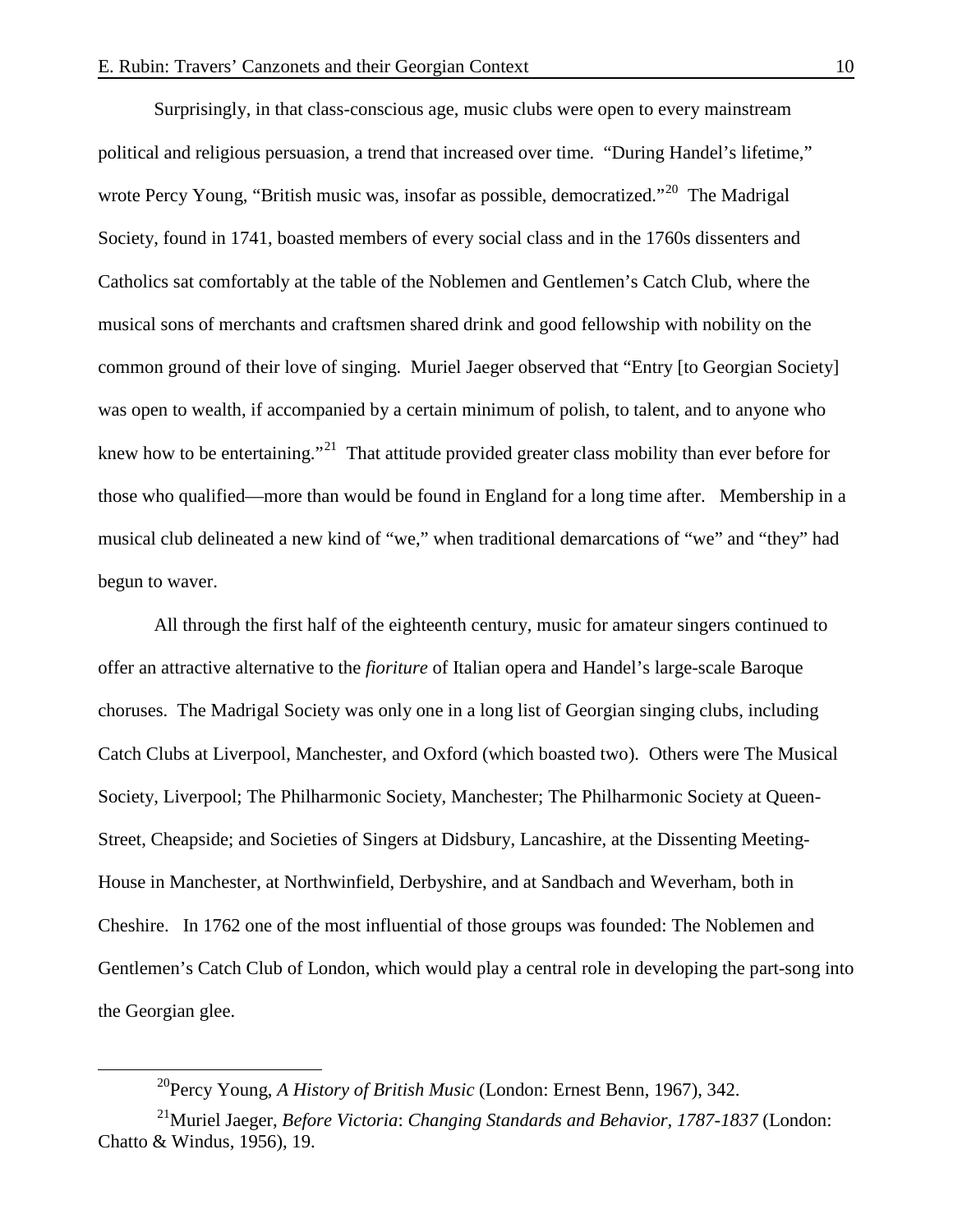Table 1 documents continuity of the part-singing tradition by listing two dozen of the most popular of its publications between 1597 and 1757 to , but that that list is by no means exhaustive.

#### **Table 1. Twenty-Four Selected English Part-Song Books: 1597 to 1757**

In the mid-1740s two important collections of music for social part-singing appeared that would remain popular for more than half a century: James Corfe's *Six English Songs* in *1745* and John Travers's *Eighteen Canzonets* in 1746. All six of Corfe's songs were for three voices (TTB), and they retained sufficient currency throughout the century that the composer's nephew, Joseph Corfe, republished the entire collection about 1810. Travers' collection, reproduced here, was musically superior and was the more influential of the two. Travers was certainly the more skilled contrapuntist, but even more than that, his music displayed a wider variety of musical textures, more sensitivity to the text—both its rhythm and its sense—and a more adventurous harmonic palette.

Several anthologies quickly appeared on the heels of those books. The *Milner Collection* of ca. 1750 contained "A variety of two, and three part songs" from the generations between Simon Ives and John Eccles. Ten of its eighteen pieces were continually republished throughout the second half of the century. In 1751 Thomas Green published two three-voice songs in the fashionable *Gentleman's Magazine*,<sup>[22](#page-11-0)</sup> and 1757 saw publication of Broome's *Catch Club*. Even more significant was William Hayes's seminal book, *Catches, Glees & Canons for Three, Four and Five Voices*, marking the first revival of the old word "glee" as a designation for part-song.<sup>[23](#page-11-1)</sup> In 1760 *A Collection of Songs for Two and Three Voices* and John Carr's *The Grove: or, Rural Harmony* appeared, and Thomas Moore (of Glasgow)<sup>[24](#page-11-2)</sup> brought out his *Vocal Concert* in 1761 as a secular

<span id="page-11-0"></span><sup>&</sup>lt;sup>22</sup>The two songs were "Who can Dorinda's beauty view" and "Blest were the days when the lonely shade," in vol. 21 (1751): 178 and 564.

<span id="page-11-1"></span><sup>23</sup>*Catches, Glees & Canons for Three, Four and Five Voices; Compos'd by Dr. [William] Hayes*. [Oxford]: printed for the author, 1757.

<span id="page-11-2"></span> $^{24}$ This was not the well-known poet-composer of the Irish folk revival, but a singing school teacher who migrated north from Manchester and played an important role in fostering the growth of sacred part-singing in Scotland.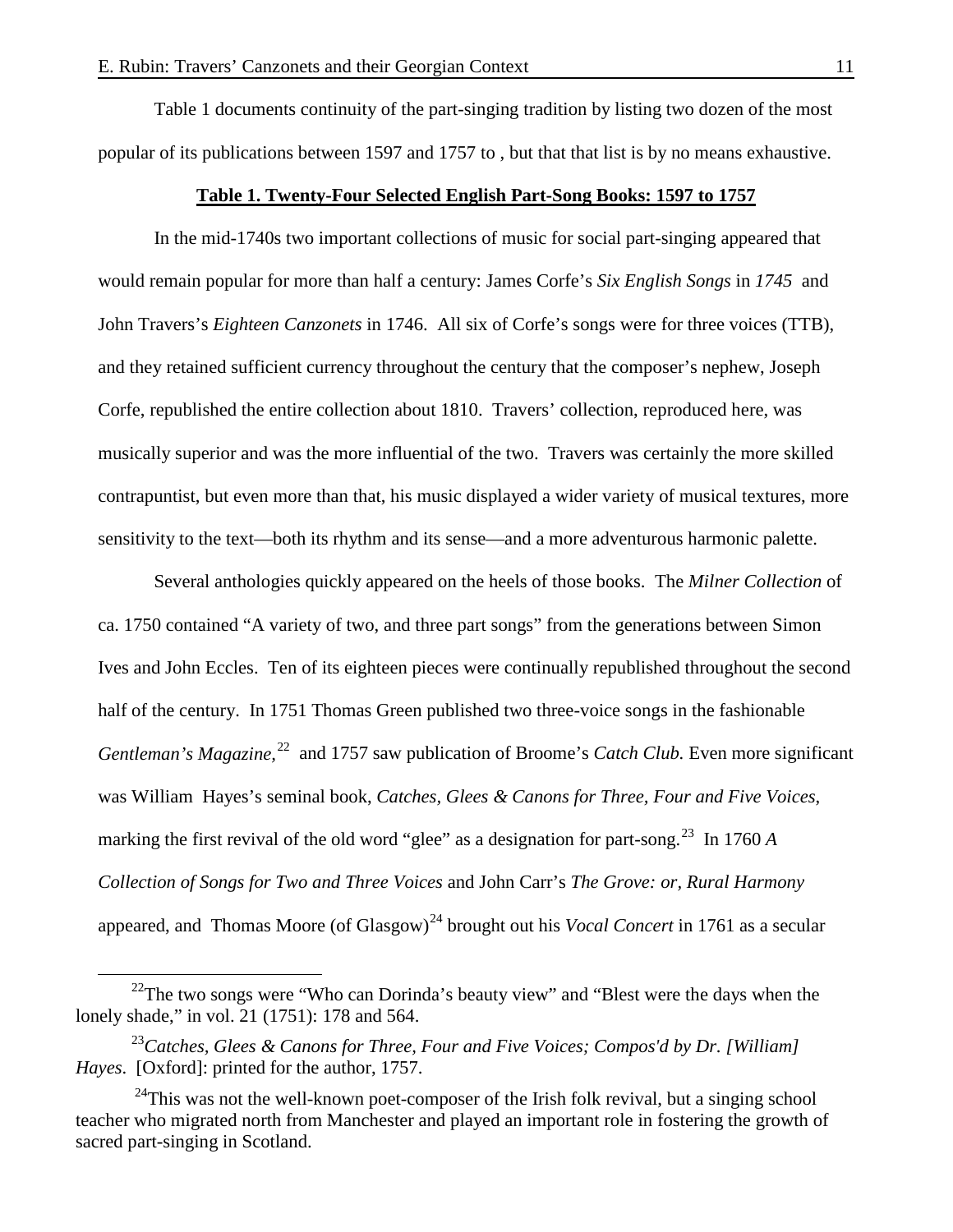counterpart to the *Psalm Singers Pocket Companion* of that same year. The pace quickened after that, with literally hundreds of collections and anthologies marking the latter part of the century and attesting to the continuity of the social singing tradition.

The demand for this music was sparked by the expansion of musical clubs from a pastime practiced by isolated handfuls of gentleman scholars to a passion for social singing that swept the home islands and the colonies. Over three thousand glees alone were published either singly or in one of the almost 400 collections and anthologies that appeared in the long reign of George III (1760-1820),<sup>[25](#page-12-0)</sup> a number that would have to be quadrupled if the canzonets, rounds, catches, and madrigals were included. Singing societies sprang up not only in London, but in every city in Great Britain, extending to the colonies as well. It was a golden age for musical clubs, which offered munificent prizes for the best compositions and sparked a sixtyyear boom in part-song publications.Georgian composers wrote vocal ensembles for private clubs, for home singing, and for professional groups on the stages of the concert halls, pleasure gardens, and theater.

Travers' *Canzonets* did not set all this into motion, for the tradition was already there; but it can fairly be said that many aspects of his collection served as a template for the style that would capture English attention in the second half of the eighteenth century, and that would even, to a great extent, divert that attention from the abstract instrumental style that largely defined the so-called "Classical" period that followed.

Matthew Prior was born 21 or 23 July 1664 in Westminster, London to Elizabeth and George Prior. His father was a carpenter of comfortable, if modest, means. He died 18 September 1721, and was buried in the Poets' Corner of Westminster Abbey on 25 September as one of the most

<span id="page-12-0"></span><sup>&</sup>lt;sup>25</sup>See Emanuel Rubin, *The English Glee in the Reign of George III: Participatory Art Music for an Urban So*ciety (Warren, MI: Harmonie Park Press, 2003). The present author also has a supplementary catalogue of glee collections, anthologies, and single publications in preparation for the same publisher.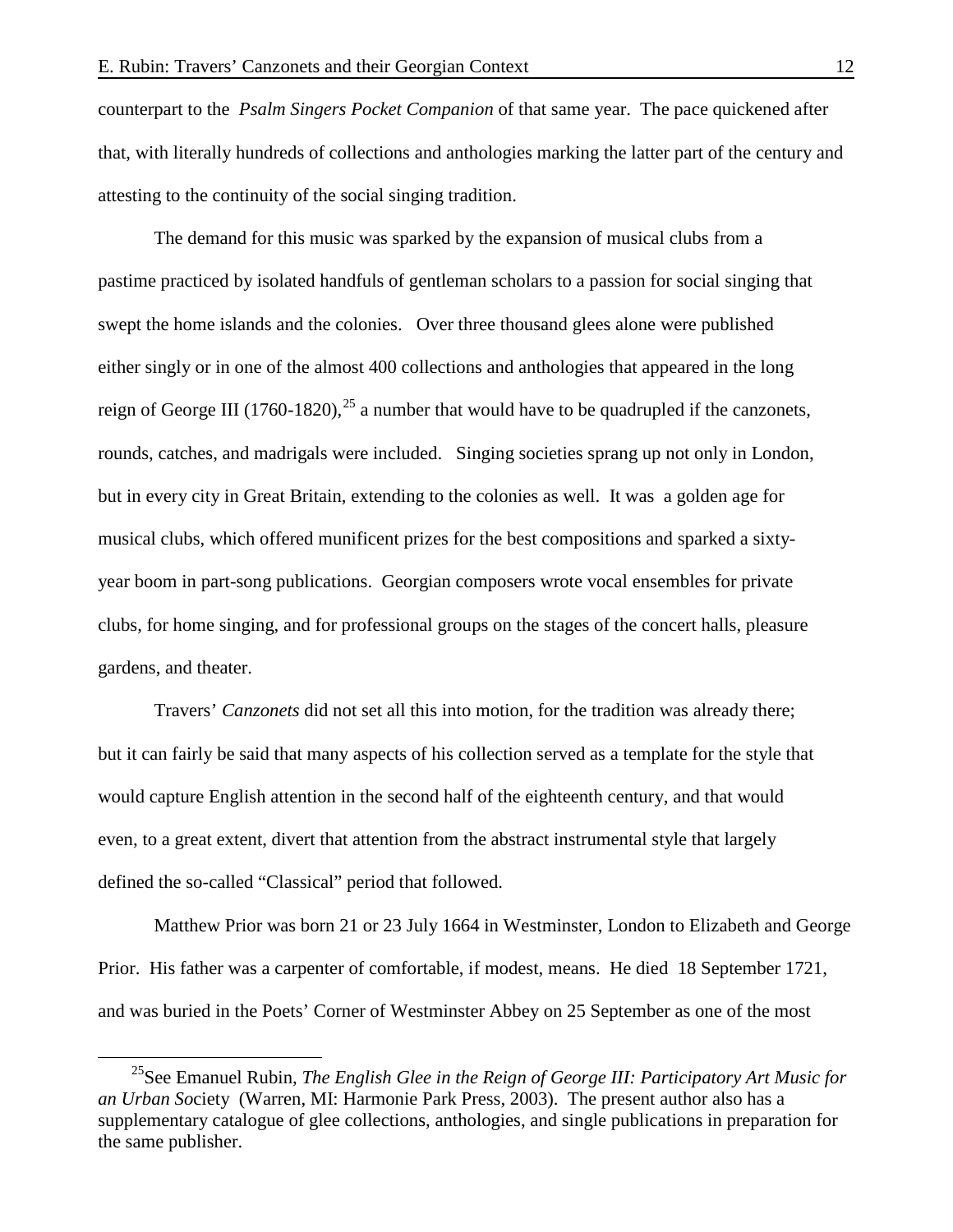popular poets of his time. One biographer notes that "[A] sumptuous monument, largest and most impressive in the Poets' Corner, belongs not to Shakespeare or Milton, but to Matthew Prior,"<sup>[26](#page-13-0)</sup> poet and civil servant. He earned his bread as a political functionary: member of Parliament, commissioner of the board of trade, Minister Plenipotentiary to France, and perhaps most notably, as peripatetic diplomatic agent and spy, possibly the real author of the Treaty of Utrecht (1713) with which his superior, Lord Bolingbroke, is credited. Throughout his career he continued to write elegant and witty poetry. Prior's popular poems may have been held in some disdain by Samuel Johnson, but not so much that Johnson did not write his biography. They were skilled enough to win a seat for him on Swift's "Academy of English Letters" along with Pope and Congreve. Voltaire wrote of that group with great approval in 1733, comparing Prior to La Fontaine:

> The members making up [the Academy] were men whose work will last as long as the English Language: Doctor Swift, Mr. Prior, whom we have seen here as a public minister and who has the same reputation in England that La Fontaine has among  $\text{us.}^{27}$  $\text{us.}^{27}$  $\text{us.}^{27}$

At the time Travers composed these canzonets, probably in the early 1740s, Prior was still widelyread and was highly enough regarded that a new edition of his poetry had just come out at the beginning of the decade. "He is one of the neatest epigrammatists," says the *Dictionary of National Biography,* "and in occasional pieces and familiar verse has no rival in English." Sherburn calls him "the ideal neo-classiscist, writing with bold lightness and noble urbanity."<sup>[28](#page-13-2)</sup> From an eighteenth-century composer's point of view, this poetry must have been a joy to set. The meter is

 <sup>26</sup>Frances Mayhew Rippy, *Matthew Prior* (Boston: Twayne, 1986), Preface [iii].

<span id="page-13-1"></span><span id="page-13-0"></span><sup>27</sup>Desmond Flower, ed., *Voltaire's England* (London: Folio Society, 1950), 136. "Les members qui devaient composer étaient des homes don't les ouvrages dureront autant que le langue anglaise: c'étaient Docteur Swift, M. Prior, que nous avons vu ici minister public, et qui en Angleterre a la même réputation que La Fontaine a parmi nous."

<span id="page-13-2"></span><sup>28</sup>George Sherburn, *The Restoration and Eighteenth Century,* v. 3 of "A Literary History of England," ed. Albert C. Baugh (New York: Appleton-Century-Crofts, 1948), 909.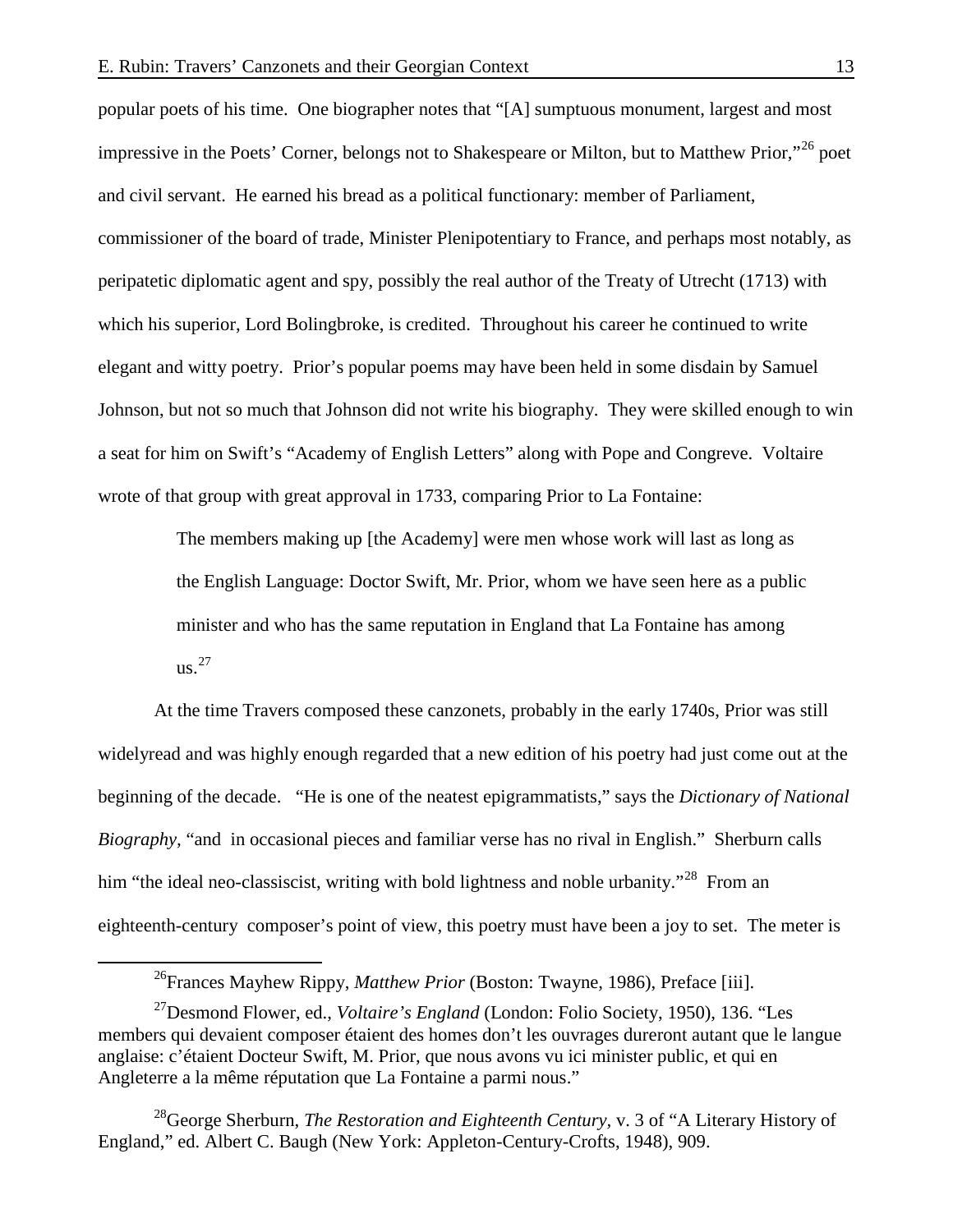regular but not oppressively so, the rhymes flow freely, and the imagery is delicious. While Prior uses traditional poetic expressions, he gives each of his creations a twist that makes it stand just a bit askew from what might be expected of the genre. But perhaps the most attractive thing was that the sense of his poetry, most especially his wit, was immediately accessible to the educated elite of the day, without pedantry or obfuscation that would stand in the way of a musical setting.

Eight of these poems, though, are not by Prior.<sup>[29](#page-14-0)</sup> As a matter of fact it has been quite impossible to discover who did write those, as will be discussed shortly, although it would not be out of the realm of possibility that some of them, at least, were by Travers himself. It certainly added to the panache of the collection to have included Prior's well-liked poems, and if Travers had, in fact, contributed all of part of the remaining poetry himself, as was not unusual, it would have put his own verse in good company.

Less is known about John Travers, who is covered in only a brief article by Charles Cudworth in *The New Grove*. He was born in Windsor about 1703, son of a shoemaker, and died in 1758. He studied under Maurice Greene and probably Johann Pepusch as well, with whom he remained a lifelong friend. In 1726 Travers became organist of St. Paul's, Covent Garden. He was active in the Academy of Ancient Music and, from 1739, was one of the earliest subscribers to The Fund for the Support of Decay'd Musicians and Their Families. In addition to his secular music, of which the present collection is the outstanding example, he composed a number of anthems, Te Deums, a Service in F, and a setting of The Whole Book of Psalms in five volumes.

These canzonets, or at least some of them, had to have been written after 1740, when Prior's "I, my dear, was born today" was first published (See notes to Canzonet V, below). Travers'

<span id="page-14-0"></span><sup>&</sup>lt;sup>29</sup>Sources checked the poems were Harold Bunker Wright and Monroe Kirklyndorf Spears, eds., *The Literary Works of Matthew Prior* (Oxford: Clarendon Press, 1959), hereafter Wright and Spears; and Nicholas Frankovich, ed. *The Columbia Granger's Index to Poetry in Collected and Selected Works* (New York: Columbia University Press, 1996), and Nicholas Frankovich, ed. *The Columbia Granger's Index to Poetry in Anthologies;* 11th ed., completely rev. (New York: Columbia University Press, c1997), the latter two are hereafter grouped together as *Granger's Index.*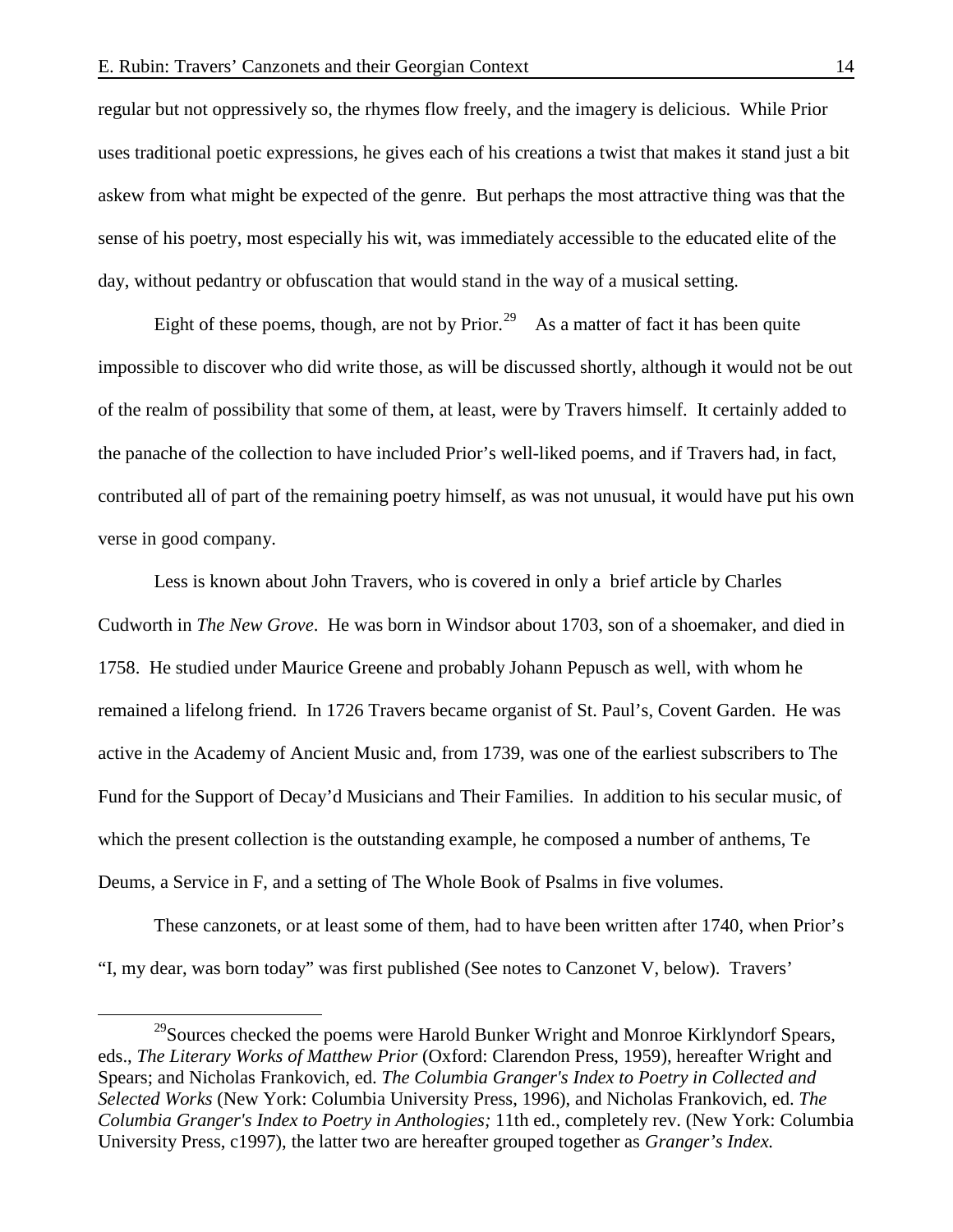Sir,

dedication to his friend and teacher, John Christopher (Johann Christoph) Pepusch (1667-1752), who had immigrated to London in 1700, describes an admirable man, even in light of the effusive style of the day, :

TO J. C. Pepusch. Mus. D.

## Sir,

Tho' I know your Candour and Generosity to be such, that you are better pleas'd to do Acts of Courtesy, than in receiving thanks for them when done; yet I must beg your acceptance of these small musical Performances, and with them, (as a publick Testimony of Gratitude) my most sincere & hearty acknowledgements for your kind Instructions in the Science we profess.

Were I to enlarge upon your merits in proportion to my inclinations, I might incur a Suspicion of Flattery; of which Vice (so distasteful to men of Ingenuous minds) I would avoid the least appearance. I shall therefore conclude with my earnest Wishes for the continuance of a Life so valuable as is yours to all Lovers of Virtue, or the true Study of Musick; that I may long enjoy your Friendship, and have the Happiness to approve myself,

> Your infinitely obliged and most humble Servant John Travers

In these light canzonets Travers does his teacher proud with an enviable display of the art of canon. Some skill in constructing canons is within the capability of most good musicians, but the seemingly effortless examples of singable melody in these pieces requires a level of mastery not often found. His vocal writing shows off each singer to best advantage, and there is barely a dull measure to be found. He expects quite a bit from his singers technically, suggesting that the amateurs for whom such a collection would be written were more than casually acquainted with their art.

One would think that a collection of demanding secular part songs by a little-known cathedral organist, heavily weighted with the abstruse device of canon, and calling for frequently difficult continuo accompaniments, might attract little attention and even fewer sales. That was apparently not the case, though. The list of pre-publication subscribers run to four pages, listing 171 names, including London's Academy of Ancient Musick and the recently founded Madrigal Society,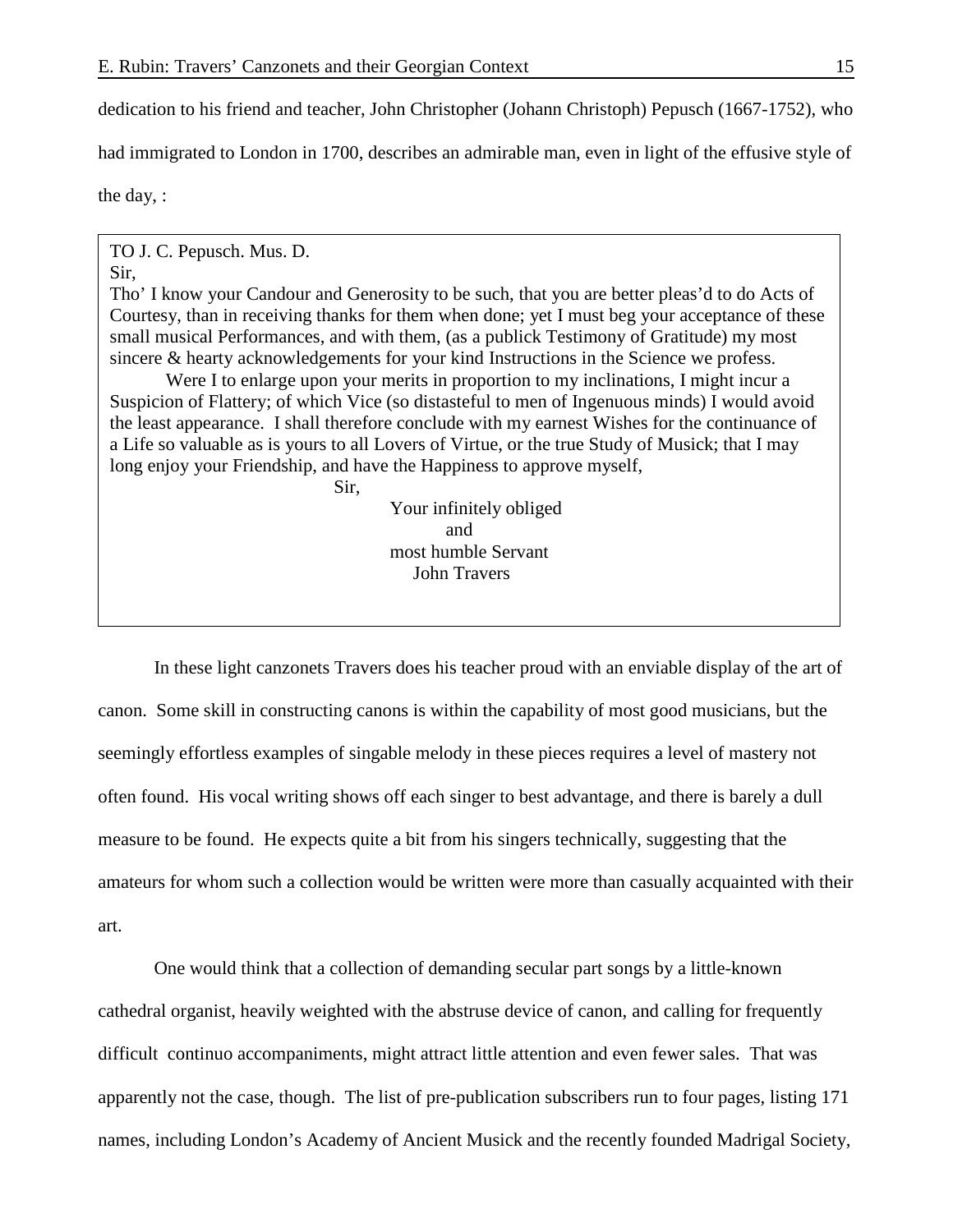The Philharmonic Societies of Dublin, Oxford, and Worcester, at least eleven singers of the royal chapel that I have been able to identify, and leading composers such as William Boyce and Daniel Roseingrave. Even more impressive, though, was the number of amateur singers who subscribed for their own copy, either by name alone, or as one styled himself, "Mr. Andrews, Gentleman Commoner." The popularity of the collection led to a second printing in 1750 and still another in 1755. In addition, individual canzonets from the set could be found sprinkled through anthologies and single publications for the next fifty years or more, where they served as muse for new social part-songs written in such profusion in the latter half of the century.

Twelve of Travers' settings were for two voices and six for three, all with continuo. All six of the three-part canzonets call for alto or high tenor, tenor and bass. The top line could be sung by a light tenor with a high range, but as it is plentifully sprinkled with high b-flats and an occasional c, an alto could handle it more comfortably. The canzonets for two voices show greater variety, calling for soprano and alto as in Canzonet I, alto and tenor as in Canzonet II, tenor and bass as in Canzonet IV, and two tenors (or two sopranos) as in Canzonet VI. C-clefs are usually, but not inevitably, tied to the voices bearing their names, and treble clefs frequently, but not necessarily, designate women or boys (who could also be designated by the soprano clef). The practice was too free, though, to take the clef designations too strictly, so a certain amount of latitude can be used in interpreting them, depending on the range of individual singers involved.<sup>[30](#page-16-0)</sup>

Travers' *Eighteen Canzonets* was republished in 1750 and again in 1755, but that only hints at the popularity of those songs, for they reappeared in countless single publications as well as in at least five major anthologies, well into the nineteenth century. They consisted of polyphonically conceived lines structured harmonically by the continuo, which is contiguous with the lowest voice most, but not all, of the time. The composer chose to represent the tradition from which they derived

 $\overline{a}$ 

<span id="page-16-0"></span><sup>&</sup>lt;sup>30</sup>For a more detailed discussion of the problem of assigning undesignated voices in this repertory, see Emanuel Rubin, *The English Glee in the Reign of George III* , chapter 8.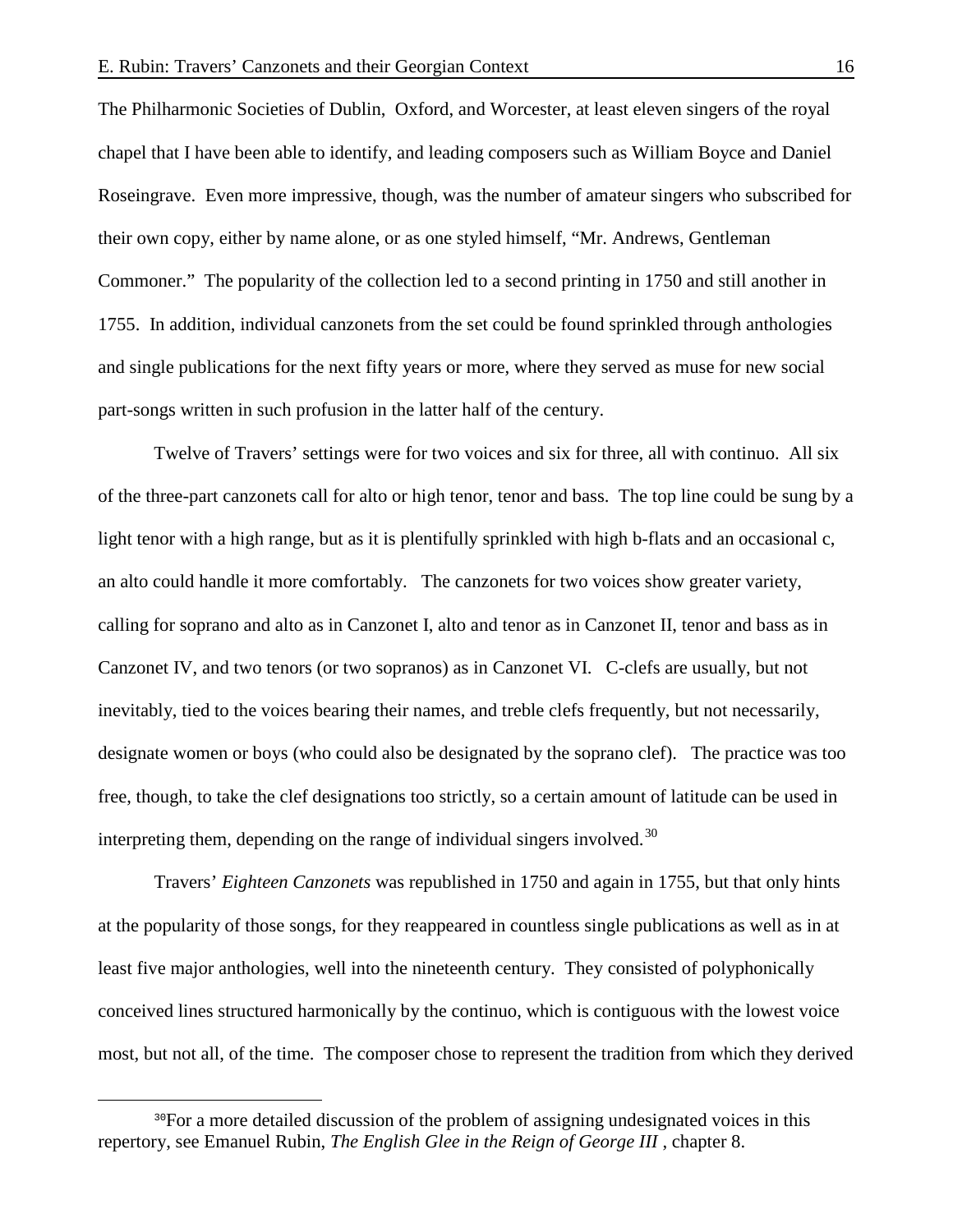by using the old word "canzonet," taking his cue from Morley's 1597 definition of canzonets as "little short songs." For ten of these pieces he chose the unapologetically hedonistic poetry of Matthew Prior, which contributed no little to their continuing popularity. They utilize binary or extended binary structures for the most part, although some are also through-composed. They are characterized by meticulously figured basses that play an active role in the contrapuntal, often canonic, texture. While predominantly syllabic, they tended to climax in high-spirited Purcellian melismas. The light-hearted exuberance of Prior's poetry and the wit with which Travers conveyed its spirit captured the essence of the age and spawned hundreds of imitations.

The canzonets found immediate popularity. By 1748 there were copies in the library of the Madrigal Society, recorded as having gone out on loan on 24 August of that year.<sup>[31](#page-17-0)</sup> An indication of the regard in which these pieces were held **was the** inclusion **of six of them, second only to Purcell,** in such anthologies as Hale's *Social Harmony* of 1763, among the revered works of Blow, Eccles, and Purcell, and in company with such well-known contemporaries as Maurice Greene and William Boyce.

A copy of the 1746 edition in the author's possession is in folio format, measuring 9.25 x 13 inches (23.5 x 33 centimeters), bound in boards with leather trim. The title page is followed by six unnumbered pages: a dedication to J. C. Pepusch noted above, a four-page "List of Subscribers," and "A Table of Songs or Canzonets." Sixty-four pages of Arabic-numbered music follow, notated on three staves (for two-voice canzonets) or four staves (for three-voice canzonets). Each piece is headed "Canzonet" followed by roman numerals I through XVIII.

Figuring of the continuo has no significant errors, and is meticulous throughout—if anything, overly so. By that I mean that he has taken special care to figure chromatic alterations, even when they are self-evident, or to mark many first inversion triads with both the root and third to avoid even

<span id="page-17-0"></span> $31$ I am thankful to the late James Gregham Craufurd for this information, taken from his unpublished typescript "The Madrigal Society, Books and Songs Lent," covering the period 1748- 70.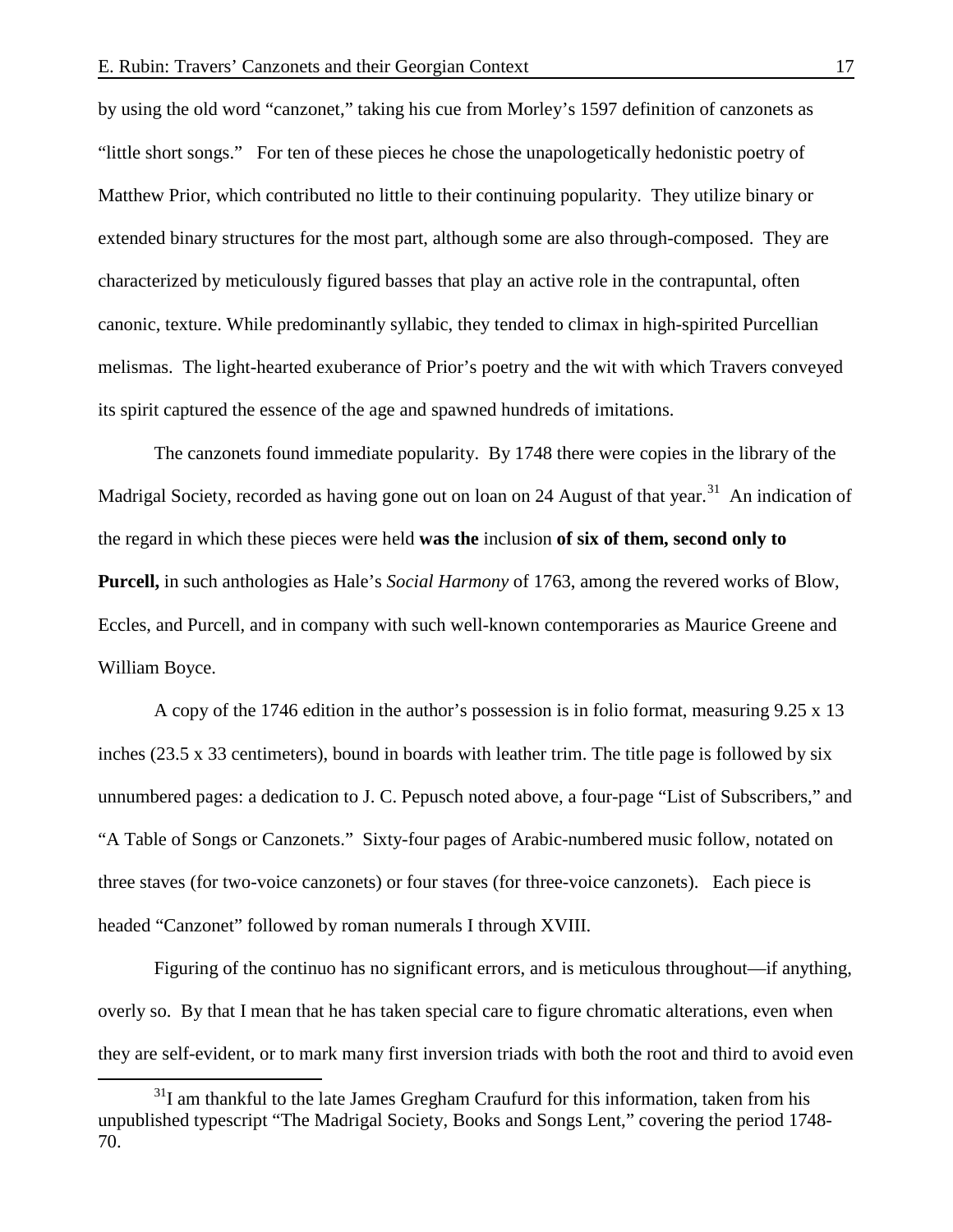the slightest ambiguity. All this bespeaks a careful musician who would leave no doubt as to how the music is to be performed, especially at the hands of the amateurs. There are only one or two initial tempo markings (e. g., Canzonet XII) , and only a handful of internal indications of tempo change, most of which are found in the last six, canzonets. It would be another fifty-five years fifteen years preceding invention of the metronome— before William Crotch would argue for tempo standardization by the use of string-and-weight pendulum lengths.<sup>[32](#page-18-0)</sup> Dynamic markings, too, hardly exist in this music, save for a rare sprinkle of rubrics such as "softer," or "vigorous." Travers follows the rhythm of the words closely in writing his gracious melodies, and aside from his use of long melismas at verbal or musical climaxes, the melodies are mostly syllabic. His general plan is to move from a declamatory opening to melismas at key words, which often as not come at or near the end and contain the witty barb of the poem. That is not an unfailing procedure, though, and he employs enough variety that there is no sensation of a mechanical process, even when proceeding directly from one piece to the next.

## **Notes on the Individual Canzonets**

In the musical edition language and orthography are modernized; however, here in the notes the spelling, capitalization, and punctuation found in the authoritative edition of Prior's collected works (Wright and Spears) are used for his poetry. For poems that have not been identified, the form used by Travers in the original score is reproduced, although Travers' own usage was not always consistent. Travers updated Prior's spelling and capitalization to that of his own generation; that is, he capitalized nouns in mid-eighteenth century fashion, though not uniformly, and modernized some of Prior's spellings.

In the following notes for each canzonet a header line gives the first line of the poem and title in italics, if there is one. The titles applied by Travers were not always the same as those given by

<span id="page-18-0"></span><sup>&</sup>lt;sup>32</sup>See Emanuel Rubin, "New Light on Late Eighteenth Century Tempo: William Crotch's Pendulum Markings." *Performance Practice Review* II:1 (Spring, 1989), 34-57.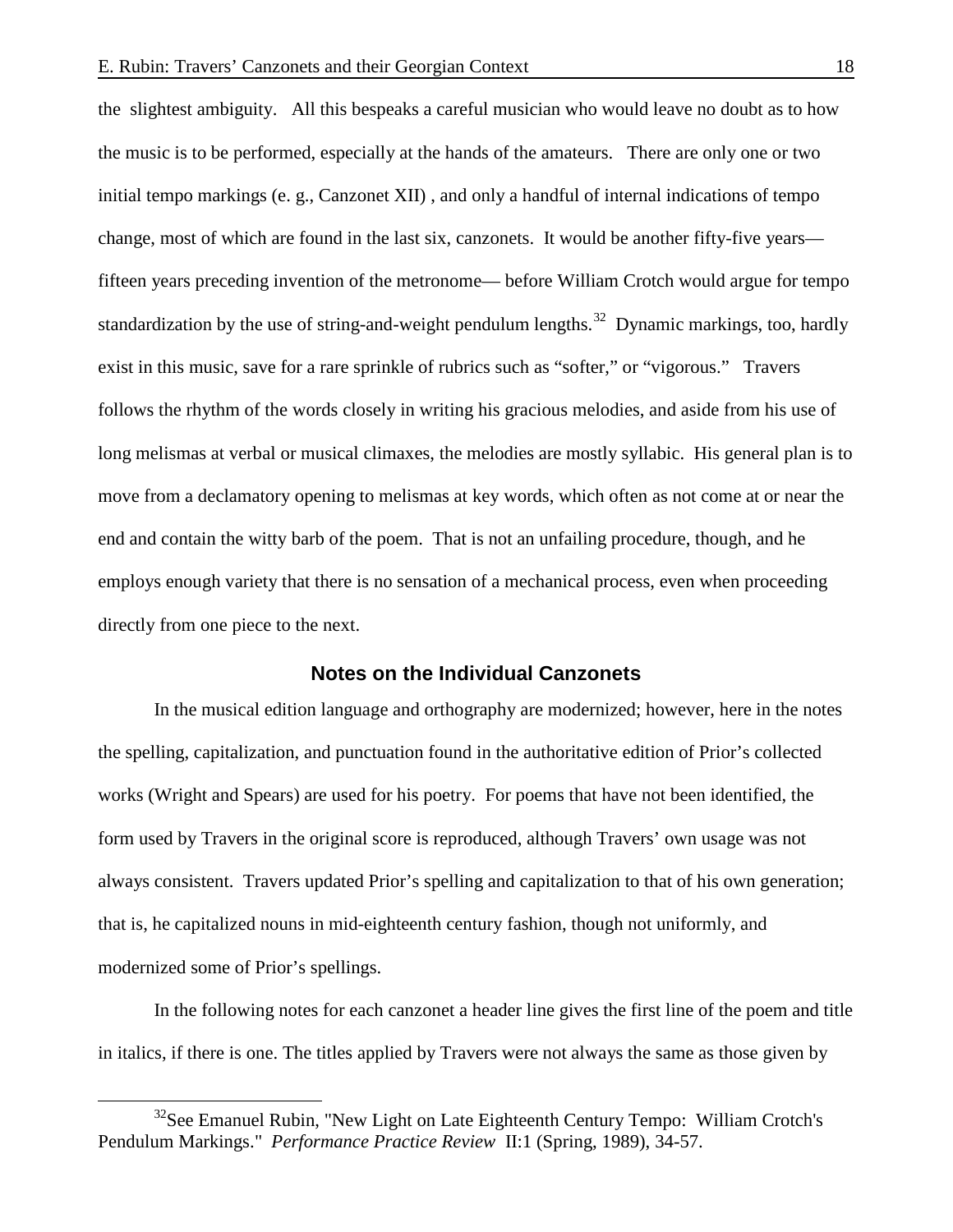the poet, and where thjat is true any difference will be given in a footnote. Following that, the key and meter are given, separated by commas, and Prior's lyrics are identified as such. Any corrections or changes from the original score are described in a final paragraph.

**Canzonet I** ("I like a bee," *Proem.* A Minor, ¾)

I like a Bee, with Toil and Pain, Fly humbly o'er the flow'ry Plain. And with the busy, busy Throng, The little Sweets my Labours gain, I work into a Song.

This is clearly a poet's *apologia* for his own work; but it is not certain who the poet might be. In the absence of evidence to the contrary one could speculate that the poet was Travers himself, as no such poem appears in Wright and Spears or *Granger's Index.* A simple open binary form suffices to carry this little poem. Gently canonic throughout, the unpretentious setting is a delight to sing and makes few demands on either of the two voices. The upper voice could be sung by either soprano or alto, given that "alto," at this time, invariably meant the voice we would today call "countertenor;" that is, a male voice higher and lighter than the modern tenor. While the treble clef normally indicated soprano in this repertory,<sup>[33](#page-19-0)</sup> an alto would also be effective, because the treble clef line sounding an octave lower than written would never cross below the tenor clef part.

**Canzonet II** ("Whilst our joys," *The Praise of Bacchus.* D Major, 2/4)

Whilst our joys in Wine we raise, Youthful Bacchus will we praise; Bacchus Dancing did invent, Bacchus is on Songs intent.

Bacchus teacheth Love to Court, And his Mother how to sport. Graceful Confidence he lends, He oppressive trouble ends.

To the Bowl when we repair, Grief doth vanish into Air. Drink we then and drown all Sorrow,

<span id="page-19-0"></span><sup>&</sup>lt;sup>33</sup>See Rubin, *English Glee*, Chapter 8, "Redefining Voice Configurations."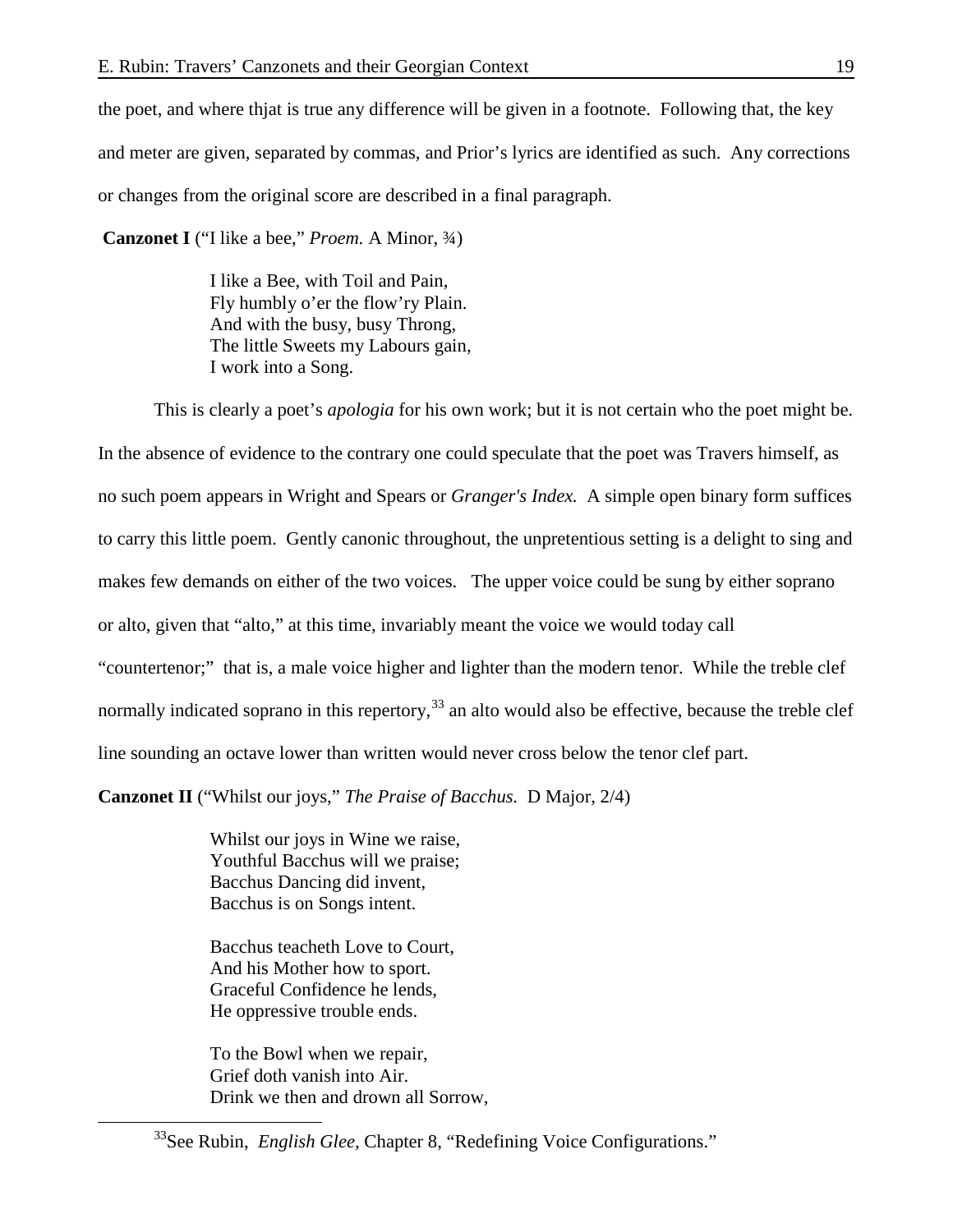Care will come too soon tomorrow.

Life is dark, let's dance and play, They that will be troubled may. We our Joys with Wine will raise. Youthful Bacchus we will praise.  $Fa$  la  $a$  . . .

The poet for "Whilst our joys" also remains unidentified and there is no ascription in the score. The music of this second canzonet is more homophonic than that of the first, but is also more technically demanding because of the long melismas in the fourth section. The upper (alto) part is marked with an unequivocal alto clef, and the high tessitura with recurrent  $a^2$  and  $b^2$  rule out the top line for any but the lightest of tenors. The second line is in tenor clef, and lays comfortably within the range of that voice. The piece is laid out in six sections best understood as three back-to-back binary forms, ABA. The first, primarily syllabic, coincides with the first two verses of the poem, moving from D Major to the dominant at the double-bar ending the first verse, then back to the tonic at the end of the second. The middle binary structure moves to a dark subdominant at its midpoint, perhaps reflecting the line, "Care will come too soon tomorrow." After the double-bar new material is introduced, with the music hesitating after the words "Life is dark," then plunging into parallel melismas that lead back to the tonic on the words "let's dance and play." The third, brief, coda-like binary form converts the march-like rhythms of the opening 2/4 into a swinging 6/8 for the carefree lines, "We our joys with wine will raise / Youthful Bacchus we will praise," ending each half with a joyous "fa-la-la."

**Canzonet III** ("Thus to the Muses," *The Advice of Venus,[34](#page-20-0)* D Major, 4/4)

Thus to the Muses spoke the Cyprian Dame; Adorn my Altars and revere my Name My Son shal else assume His potent darts Twang goes the Bow, my Girls, have at your hearts The Muses answer'd, Venus we deride The Vagrants Malice, and his Mothers Pride. Send him to Nymphs who sleep on Idas shade,

<span id="page-20-0"></span> <sup>34</sup>Given here as printed in Wright and Spears, I: 679, where the poem is headed *Fragment*.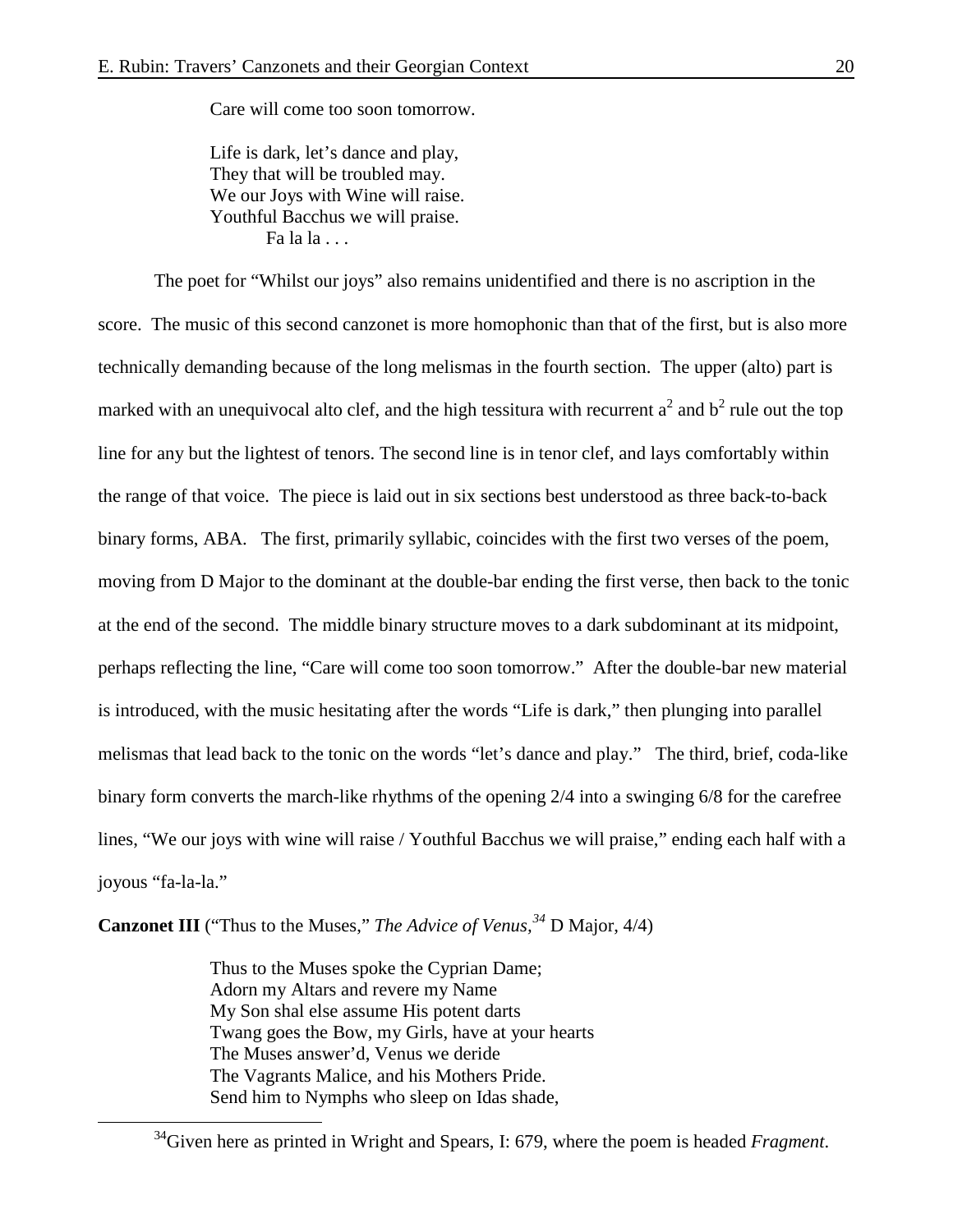To the loose Dance and wanton Masquerade: Our Thoughts are settl'd, and intent our look On the Instructive Verse and Moral book; On Female Idleness his Pow'r relyes But when he finds Us Studying hard he flyes.

This poem is indeed by Matthew Prior. The piece is a through-composed *tour de force* for alto and tenor, taking its formal cue more from the celebratory ode or even the verse anthem than the Restoration part-song. It is an expansive ninety-six measures without repeats, shaped into movements that follow the sense of the text, but not its structure. The canzonet opens in a canonic 4/4, with Venus demanding due veneration lest her son "shall else assume his potent darts." This gives way to a 6/8 in less formal imitation, playing with the phrase "Twang goes the bow," and ending with an admonition to the muses in 4/4: "My girls, have at your hearts." A new section announces their answer in a tempo marked "Slow," which quickly changes to "Brisk" as they voice derision of "the vagrant's malice and his mother's pride." A change to ¾ marks the next section as the muses taunt, "Send him to nymphs who sleep on [Mt.] Ida's shade," then with a change to 4/4, marked "With spirit," they continue, "to the loose dance and wanton masquerade." The word "dance" calls forth melismas that grow longer and longer until a cadence on the dominant is reached. There a new section in D Minor, marked "Slow," sets the coy words "Our thoughts are settled and intent / Our look on the instructive verse and moral book." That gives way in turn to what must certainly be a faster tempo (D Major, 2/4) for the final lines with, as one might expect, exuberant melismas on the word "flies."

**Canzonet IV** ("When Bibo thought fit," $35$  F Major,  $34$ )

When Bibo thought fit from the World to retreat, As full of Champaign as an Egg's full of Meat, He wak'd in the Boat, and to Charon he said, He wou'd be set back for he was not yet Dead: Trim the Boat and sit quiet, stern Charon reply'd, You may have forgot, You was Drunk when You Dy'd.

<span id="page-21-0"></span> <sup>35</sup>Given here as printed in Wright and Spears, I: 673, where the poem is headed *Epigram.*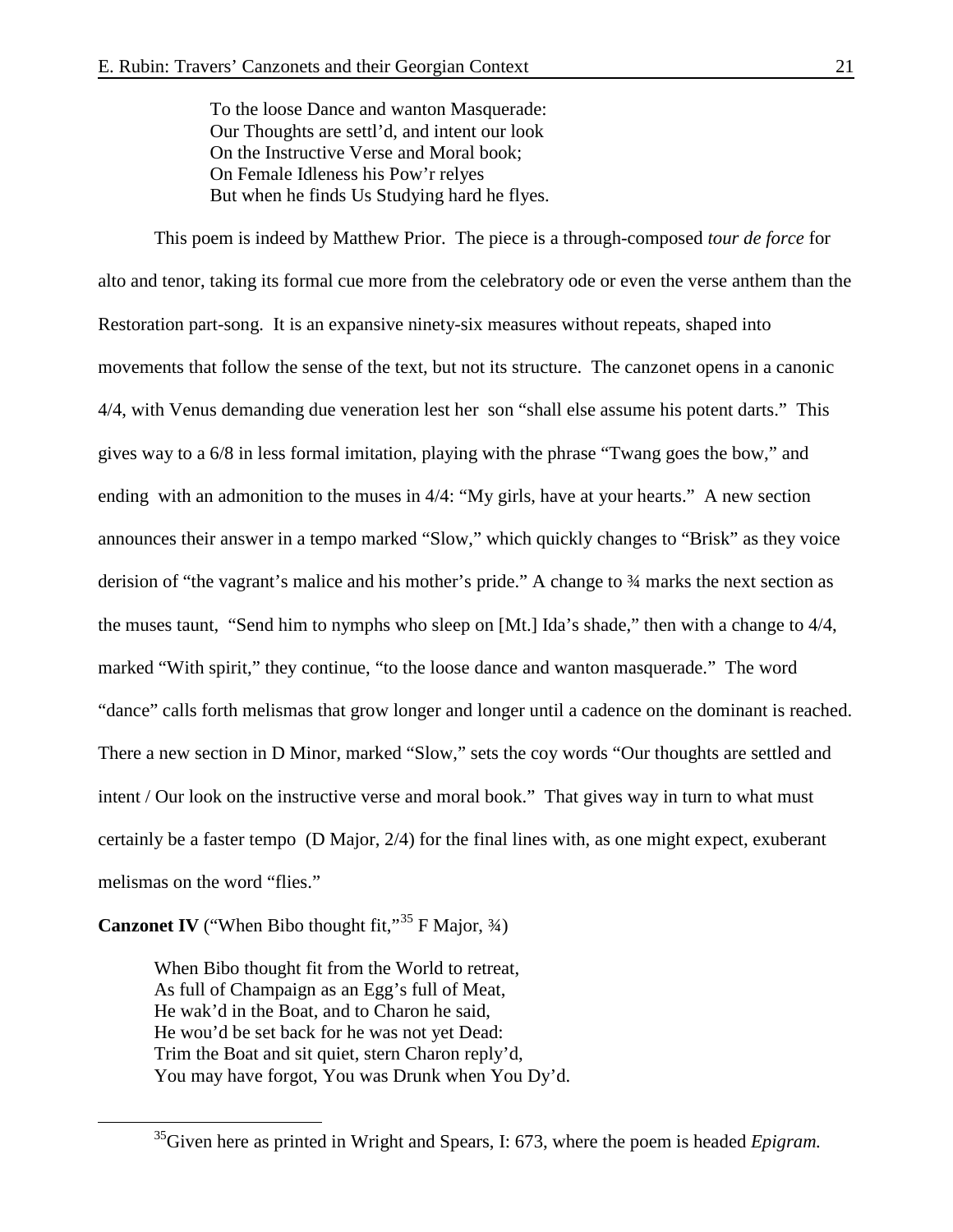"Bibo," whose name, of course, Prior takes from the Latin "*bibere*" ("to drink"), consists of three sections with the first two repeated:  $\|\cdot A\|$ :  $B\|C\|$ . The extended final section, in which the meter changes to C, is marked "Brisk," and as so frequently occurs in these pieces, breaks into energetic melismas to accentuate the punch line: "You were drunk when you dy'd." A repeat of the C section is then written out, albeit displaced by a half-measure, for the joke is too good not to have a second go at it.

Travers corrects the verb in Prior's last line to "You *were* drunk when you dy'd." The original figuring for meas. 45 has been changed slightly in the edited version. The suspension under the first note of the bass was written as 4-5, changed here to the more traditional 4-3.

**Canzonet V** ("I, my dear, was born today,"<sup>[36](#page-22-0)</sup> A Major, C)

I my Dear, was born to Day: So all my Jolly Comrades say. They bring me Music, Wreaths, and Mirth, And ask to celebrate my Birth. Little alas, my Comrades know That I was born to Pain and Woe: To thy Denyal to Thy Scorn: Better I had n'er been born! I wish to Dye, ev'n whilst I say I, my Dear, was born to Day.

I, my Dear, was born to Day: Shal I salute the rising ray? Welspring of all my Joy or Woe, *Clotilda,* Thou alone dost know. Shal the Wreath surround my Hair? Or shal the Music please my Ear? Shal I my Comrades Mirth receive, And bless my Birth, and wish to live? Then let me see great *Venus* chace Imperious anger from thy Face, Then let me hear thee smiling say Thou, my Dear, wer't born to day.

<span id="page-22-0"></span> <sup>36</sup>Given here as printed in Wright and Spears, I: 388, where the poem is headed *My Birth Day.*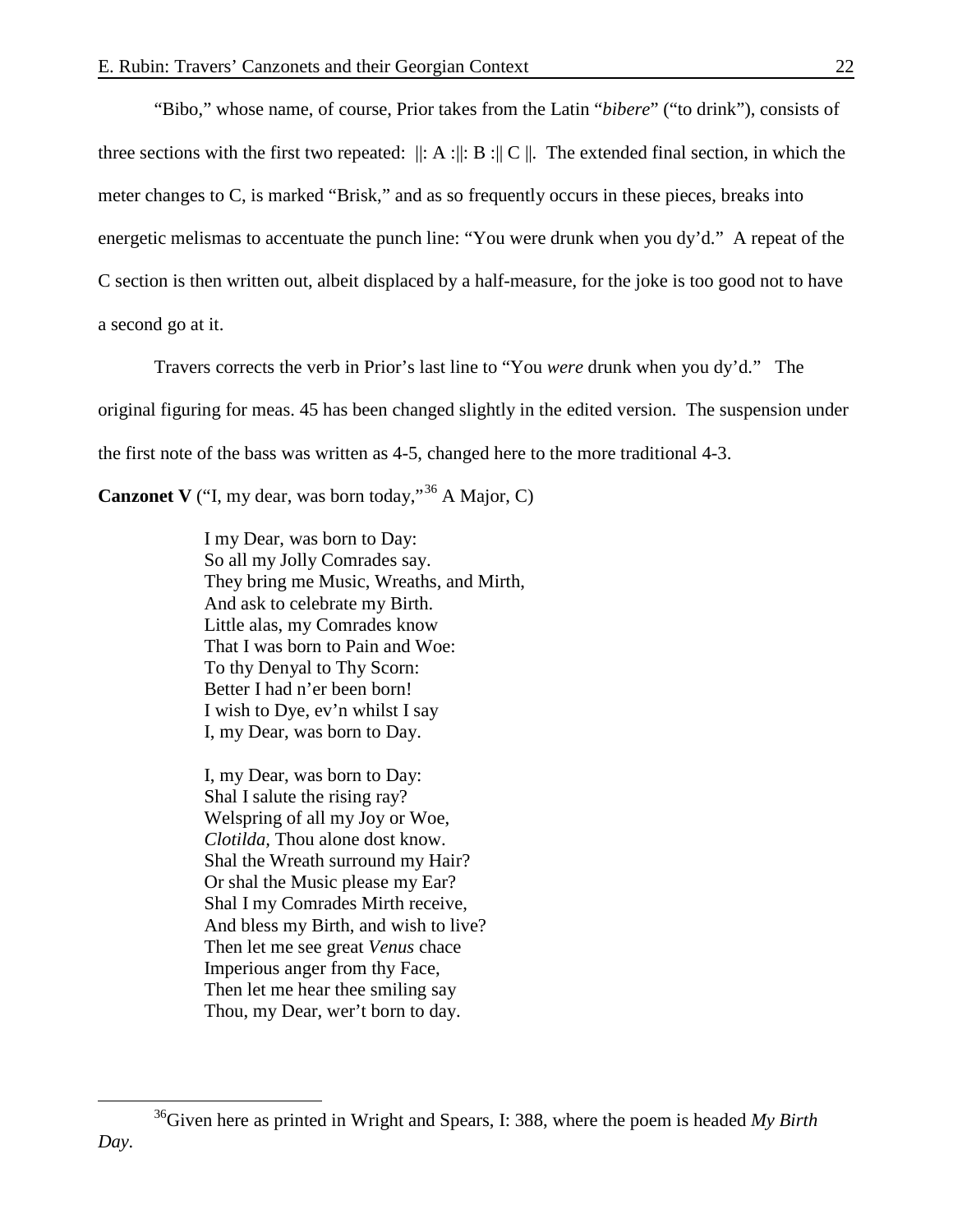Originally written by Prior for *The Tatler,* but never submitted,*[37](#page-23-0)* the poem was not published until 1740, almost twenty years after his death.<sup>[38](#page-23-1)</sup> Opening with a repeated homophonic section in the tonic, it changes to solemn *stilo antico* in a morose A Minor, accented still further by a flatted supertonic, for the poet's tongue-in-cheek complaint that he was "born to pain and woe." "Better had I ne'er been born," the poet moans, "even as I say, 'I, my dear, was born today."" The following verse, still in A Minor, gives us the cause of both his joy and woe: Clotilda, who alone understands the poet's needs. In this strophe Travers' word-painting, puts a long melisma on the word "joy" then suddenly slams on the brakes for "woe." A final verse returns to a merry A Major for canonic treatment of the lines "Then let me see great Venus chase / Imperious anger from thy face." The word "chase" elicits sixteenth-note melismas, while "imperious anger" elicits back-and-forth arguments between the two voices, finally culminating in a long, good-natured melisma, as if to say, "There, I didn't mean to be quarrelsome." A final couplet set in a gentle 6/8 is marked "Tenderly." In soft accents, the poet invites his beloved—the only one who counts—to tell him, " Thou, my dear, wert born today."

Canzonet V contains one of the few notational errors required correction for this edition. Measure 72 of the original beams the third and fourth notes as eighths when they should be sixteenths, as shown in Fig. 1:

Figure 1

# $37$ Rippy, 65.

<span id="page-23-1"></span><span id="page-23-0"></span><sup>38</sup>*Miscellaneous Works of His Late Excellency Matthew Prior, Esq . . . . ([London]: S. Powell for G. Risk,1740).*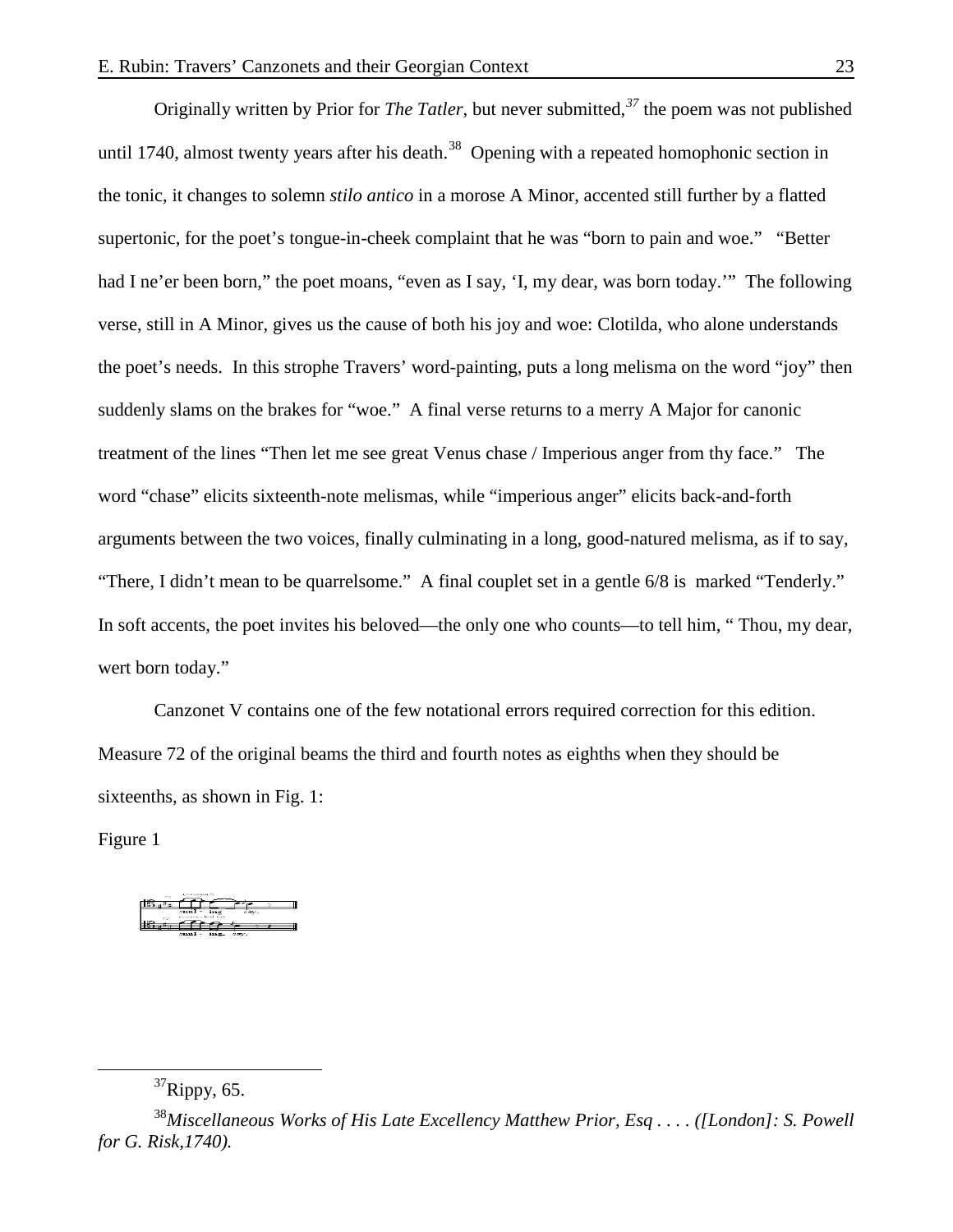**Canzonet VI** ("Why thus from the Plain," *Chanson Française,[39](#page-24-0)* A Minor, C)

Why thus from the Plain does my Shepherdess rove Forsaking Her Swain and neglecting his love? You have heard all my Grief, you see how I dye give some relief to the Swain whom you fly.

How can you complain or what am I to say, Since my Dog lyes unfed, and my Sheep run astray, Need I tell what I mean, that I languish alone When I leave all the Plain, You may guess tis for One.

Canzonet VI is a French chanson in Prior's translation, set for two equal voices. It opens with a perfect canon in the unison at one measure distance through m. 16. The canon then changes to a half-bar's distance at the fifth below through m. 32, finishing the last seven measures in free imitation. Travers does not miss opportunities for word painting, even within strict canon. "Rove" calls for a measure-long melisma of dotted eighths and sixteenths, while the "sheep run astray" to a playful little melismatic flourish. "O give some relief" calls for a syncopated suspension in fourth species counterpoint. Throughout this piece the bass line has more independence than in most of the other canzonets, where it tends to track closely with the lower voice.

Canzonet VI also contains an error that is corrected in the present edition. As shown in Fig. 2a, measure 27 has a quarter rest written at the beginning of the alto part, followed by an eighth, then a quarter note. This was corrected as in Figure 2b so that the alto voice was brought into line with other canonic entries of that same figure.

Figure 2.

 $\begin{picture}(180,10) \put(0,0){\line(1,0){100}} \put(10,0){\line(1,0){100}} \put(10,0){\line(1,0){100}} \put(10,0){\line(1,0){100}} \put(10,0){\line(1,0){100}} \put(10,0){\line(1,0){100}} \put(10,0){\line(1,0){100}} \put(10,0){\line(1,0){100}} \put(10,0){\line(1,0){100}} \put(10,0){\line(1,0){100}} \put(10,0){\line(1,0){100}}$  $\begin{array}{ccccccc}\n\frac{1}{\sqrt{6}} & 1 & \frac{1}{\sqrt{6}} & \frac{1}{\sqrt{6}} & \frac{1}{\sqrt{6}} & \frac{1}{\sqrt{6}} & \frac{1}{\sqrt{6}} & \frac{1}{\sqrt{6}} & \frac{1}{\sqrt{6}} & \frac{1}{\sqrt{6}} & \frac{1}{\sqrt{6}} & \frac{1}{\sqrt{6}} & \frac{1}{\sqrt{6}} & \frac{1}{\sqrt{6}} & \frac{1}{\sqrt{6}} & \frac{1}{\sqrt{6}} & \frac{1}{\sqrt{6}} & \frac{1}{\sqrt{6}} & \frac{1}{\sqrt{6}} & \frac{1}{\sqrt{6}}$ 

<span id="page-24-0"></span> <sup>39</sup>Given here as printed in Wright and Spears, I: 687, where the poem is headed *Chanson Francoise.* [sic] *Translation.*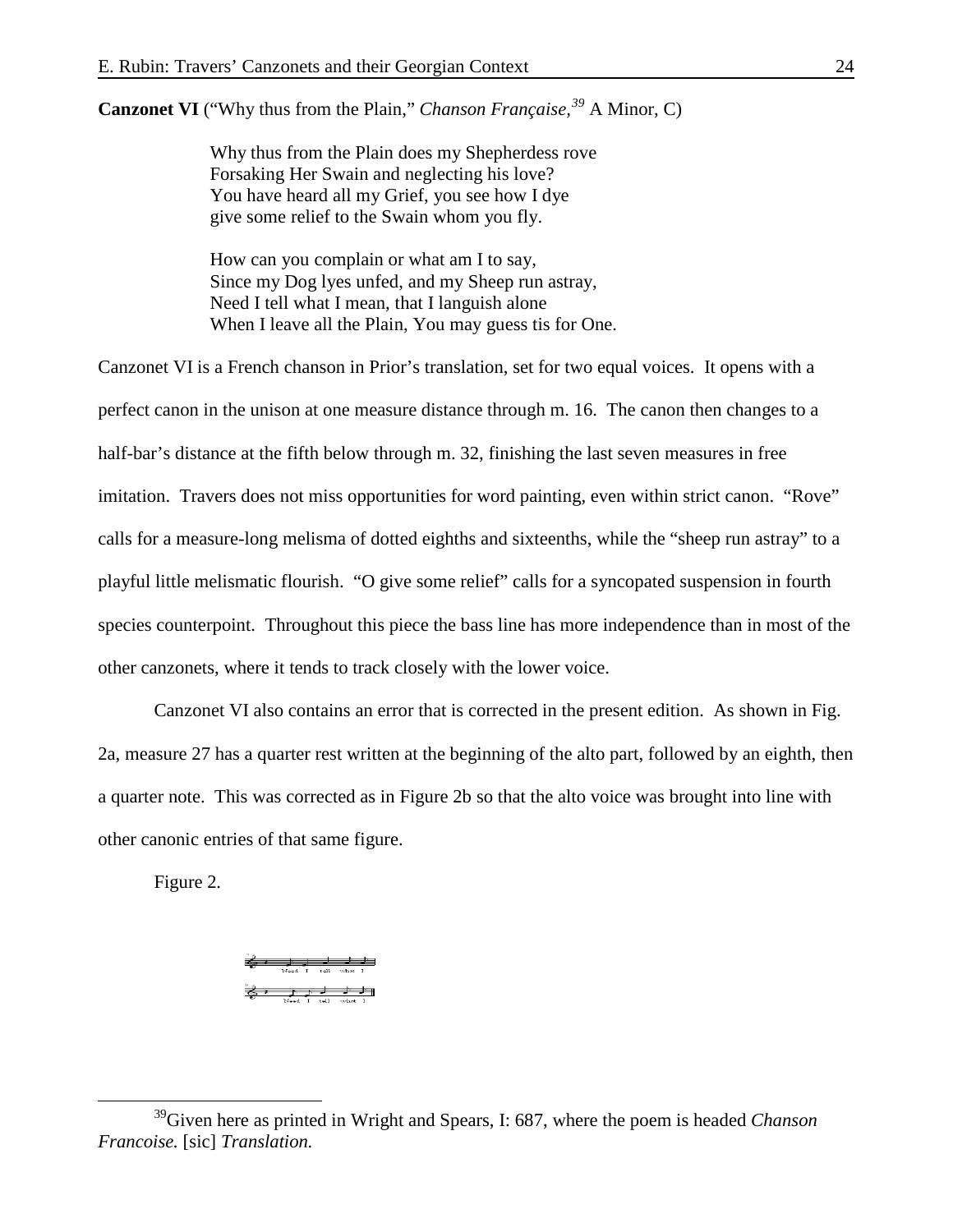**Canzonet VII** ("Says Pontius in rage."<sup>[40](#page-25-0)</sup> C Major, C)

Says Pontius in rage, contradicting his Wife, "You never yet told me "one Truth in your life:" Vext Pontia no way could this Thesis allow, "You're a Cuckold, say's she, "do I tell you Truth now?"

Travers' setting of Prior's poem opens with a canon at the fifth above at a distance of six beats. Pontius' rage is predictably expressed by a vigorous descending melisma, and the couple's choleric exchange is maintained at white heat throughout by rapid syllabic eighth notes, chromaticism, and argumentative trade-offs of "You're a cuckold" exchanged between them. The longest note in either voice part, with the exception of one syncopated half note suspension, occurs on the stinging word "truth" in the last line. This little piece of only 28 measures is built in three sections: an opening canonic section, closing homophonically, for the first quatrain. A modified repeat of that music is fitted out with a different continuo to repeat the text. A new section, marked "Slower," is a duet in which one can almost hear the calculating gleam in Pontia's eye. That leads in turn to the punch line, marked "Faster," a canon at the fifth below, in which Pontius strives to keep up with his angry wife until they join for the last line.

**Canzonet VIII** ("Whilst I in Prison," *To Fortune[41](#page-25-1) ,* G Minor, C)

Whilst I in Prison on a Court look down, Nor beg Thy Favor, nor deserve Thy frown; In vain, malicious Fortune**,** hast Thou try'd By taking from my State, to quell my Pride: Insulting Girle, Thy present rage abate; To keep Me humble, Thou must make me great.

<span id="page-25-1"></span><span id="page-25-0"></span> <sup>40</sup>Given here as printed in Wright and Spears, I: 686, where the poem is headed *Truth Told at Last. An Epigram.*

<sup>&</sup>lt;sup>41</sup>Given here as printed in Wright and Spears, I: 676, where the poem is headed *Epigram*.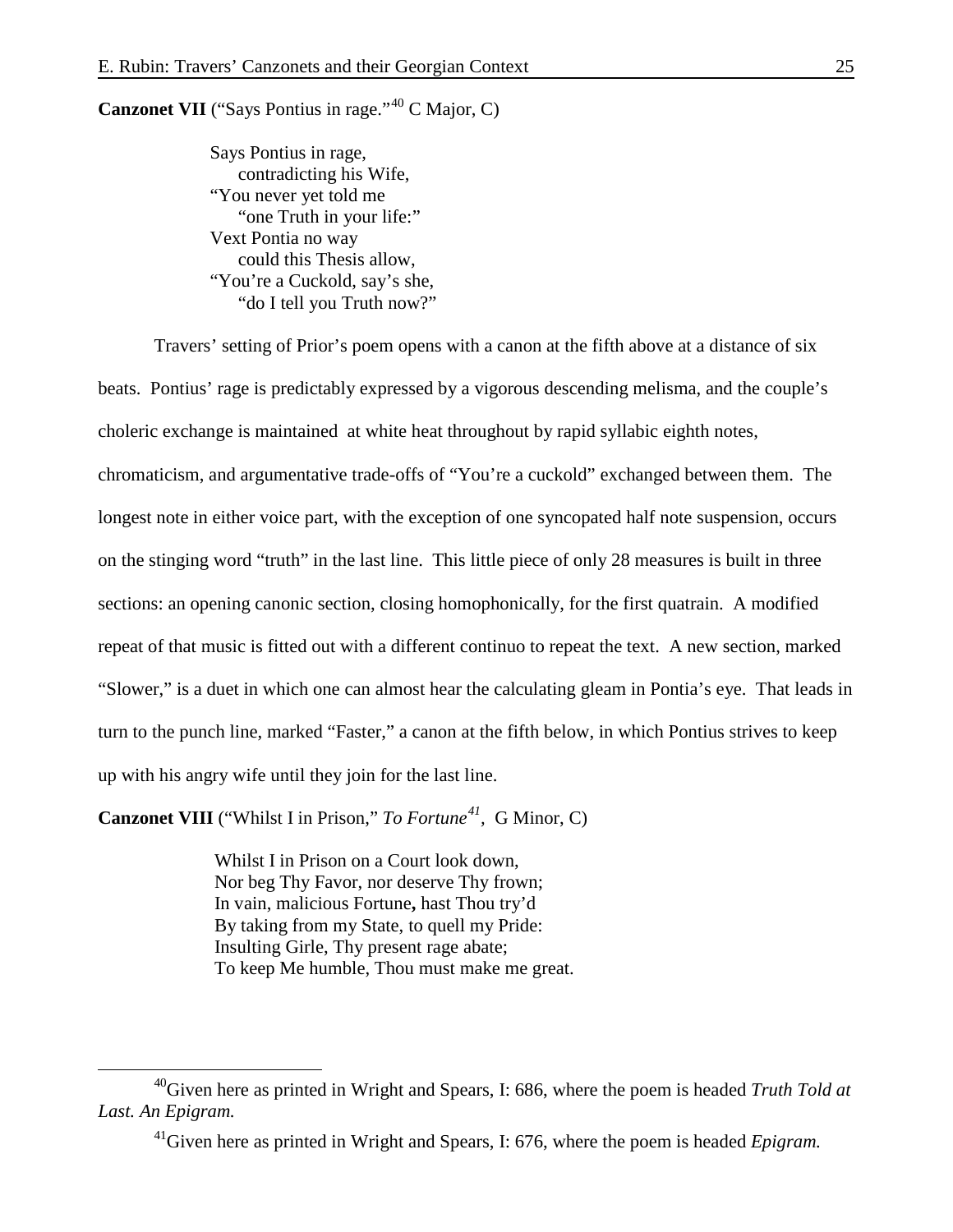While Prior's poem makes no direct references to his own experience, it is hard not to imagine that sprang out of his imprisonment for over a year in 1715-16, when he was recalled from France and brought up before a parliamentary committee seeking to press a charge of treason against the Earl of Oxford. Incarcerated first at his own home, then at that of the sergeant-at-arms of the House of Commons, Prior managed to save his own neck and that of his patron through judicious responses to repeated questioning. Travers captures the mood in a lugubrious opening canon, restated with different harmonies for the first four lines. The final couplet then comes in for quite different treatment as the voices take turns expressing disdain for fortune ("insulting girl"), then exchange extended melismas on the word "rage." A written-out repeat of that section produces, in effect, a binary form with varied repeats, to which Travers adds a pompously contrapuntal coda for to the last line of the poem, starting at m. 39. The composer also altered the last of the poem, presumably to provide a better metric scheme for his music. In his canzonet Travers renders the line as, "And wou'd'st thou have me humble make me great."

Editorial emendations to the original text of this canzonet included the modernization of Prior's spellings: "quel" to "quell" and "girle" to "girl." Musically, the figuring in mm. 6 and 19 was amended by the addition of a sharp sign to the 6 at the end of those measures as an alert for the approaching c# in the top (alto) voice.

**Canzonet IX** ("Cease Leonora," *Advice to Leonora*, <sup>[42](#page-26-0)</sup> D Minor, C)

Cease, Leonora, cease to mourn, Thy faithful Strephon will return. Fate at thy sighs will ne'er relent, Then grieve not what we can't prevent.

Nor let predestinating tears, Increase thy pains or raise thy fears. 'Tis but the last long winter night, Our sun will rise tomorrow bright,

<span id="page-26-0"></span> <sup>42</sup> Given here as printed in Wright and Spears, I: 696, where the poem is headed *To Leonore. Encore.*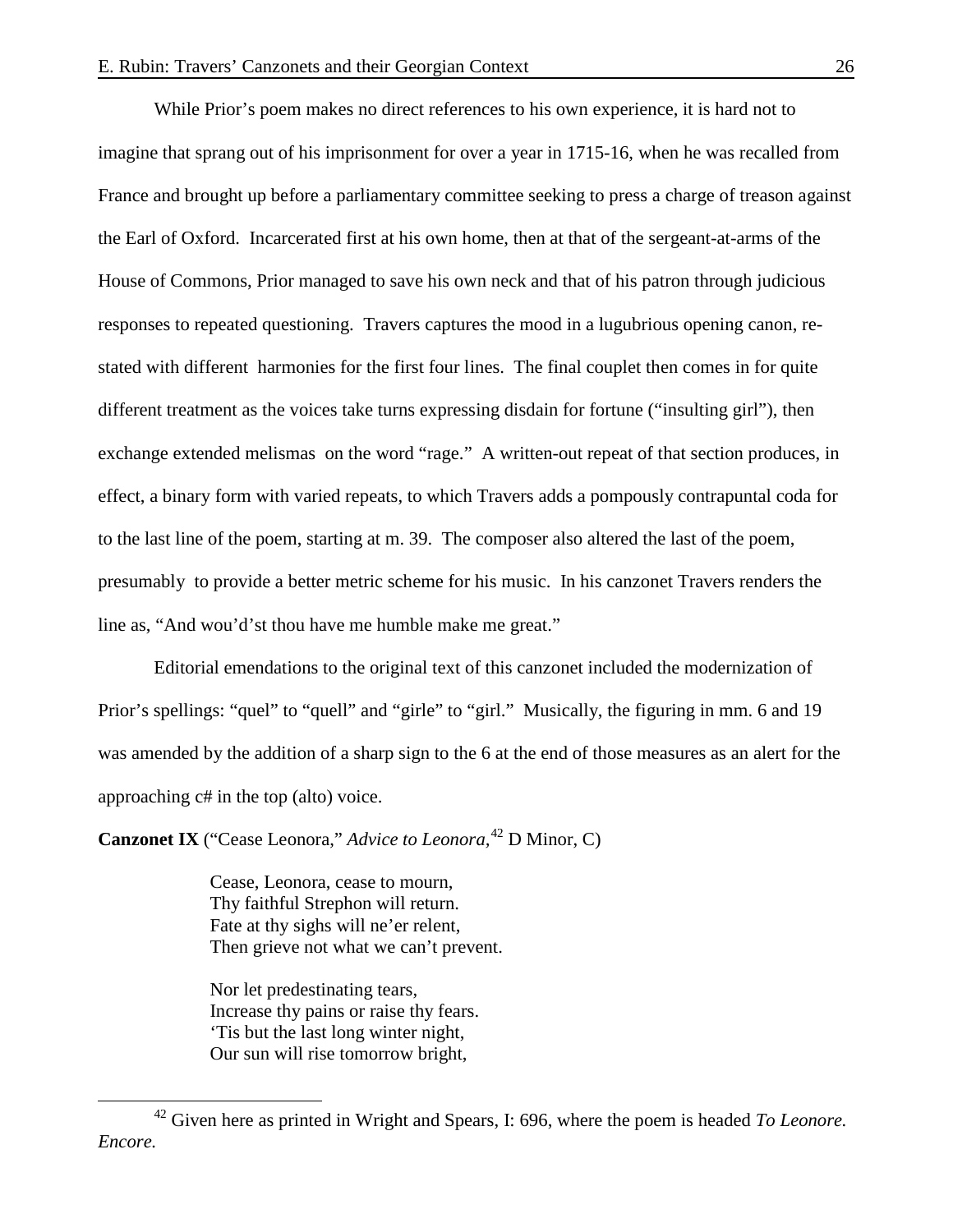And to our suff'ring passion bring, The promise of eternal spring, Which thy kind eyes shall ever cheer, And make that season all the year.

Travers opens his tongue-in-cheek setting of Prior's poem with a canon that faithfully follows the first couplet, breaking only to cadence at the certainty of Strephon's return (m. 13). A new canon takes up the second couplet, assuring Leonora that such mourning will have no effect on fate. Still another canon takes up the opening couplet of the next stanza, cadencing on the downbeat of m. 18., but then Travers begins to impose his own structure on the poem. The third line of that stanza is treated separately, reaching a full cadence and double-bar at m. 26. The composer sets the next line, "Our sun will rise tomorrow bright," as a new passion, continuing directly into a canon at "And to our suff'ring passion bring" then cadencing homophonically at "The promise of eternal spring." The final saucy couplet introduces new melodic material, also in canon, to close the piece. **Canzonet X** ("Poor Hall caught his Death," An Epigram, <sup>[43](#page-27-0)</sup> G Minor, C)

> Poor Hall caught his Death standing under a Spout Expecting till Midnight when Nan wou'd come out But fatal his Patience as cruel the Dame, And curst was the Rain that extinguisht this flame. "Who e'er thou art that reads these Moral Lines "Make Love at Home, and go to Bed betimes."

Poor Hall died waiting in the rain for cruel Nan. It is never made clear whether she would not, could not, or was simply late getting there, but in any case Prior's caustic moral to this poignant tale is to "Make love at home, and go to bed betimes." Travers captures the fun with a pseudodolorous, Palestrina-like opening. A written-out repeat of both first and second halves produces binary treatment of the quatrain with a faster moving canonic coda devoted to the final couplet.

In meas. 5 of the original, the second figure (6) lacks a natural sign, which has been added here. The original score has an error in the text of the second line, reading, "Expecting till midnight

<span id="page-27-0"></span><sup>&</sup>lt;sup>43</sup>Given here as printed in Wright and Spears, I: 676, where the poem is headed *Epigram*, just as it is in Travers' collection.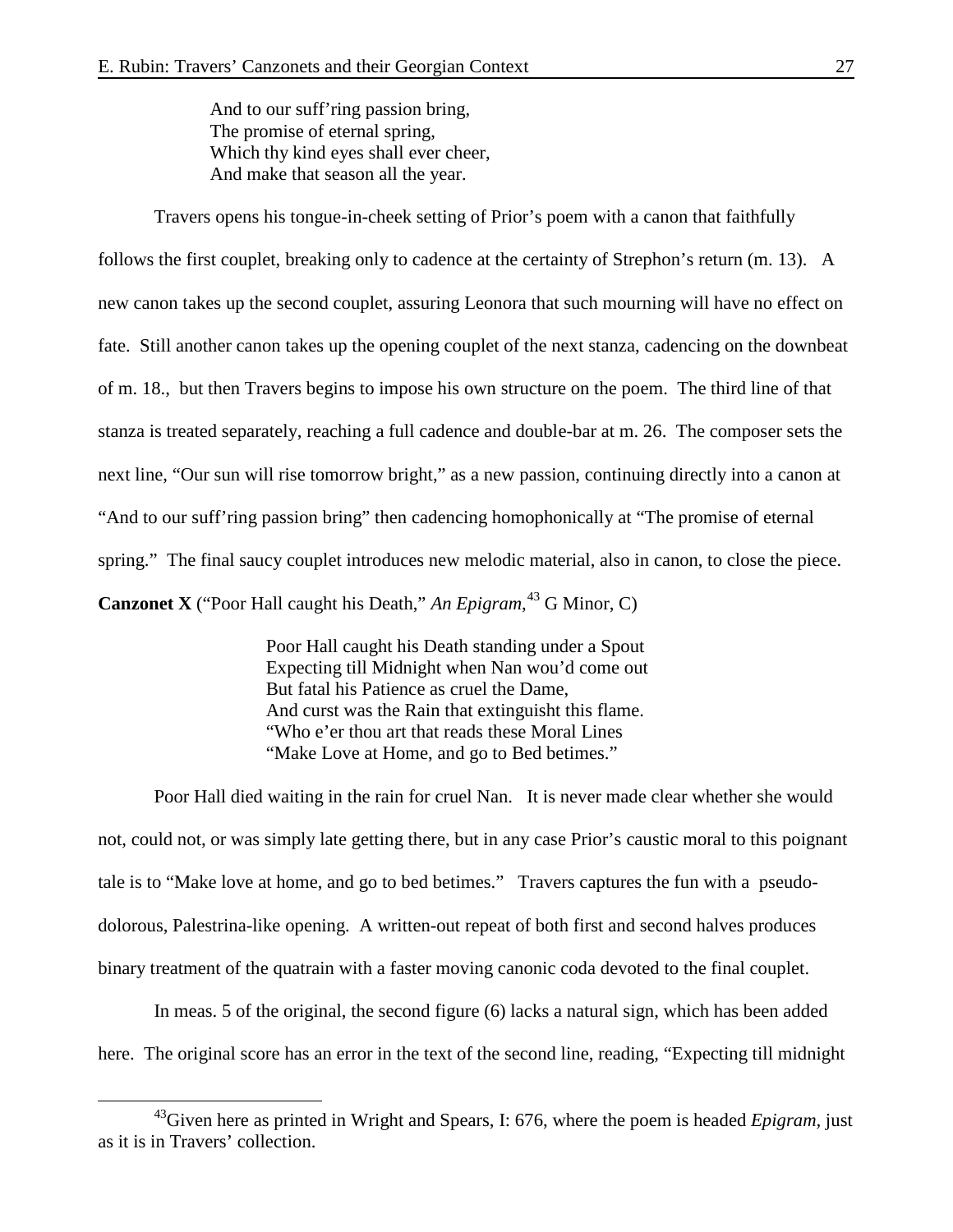till Nan wou'd come out." This was corrected by replacing the second "till" with "when," which corresponds to Prior's original poem as well as to other repetitions of that line in the score. **Canzonet XI** ("Reading ends in melancholy," *Friendship*, C Major, C/)

> Reading ends in melancholy, Wine breeds vices and diseases, Wealth is but care and love but folly, Only friendship truly pleases. My wealth, my books, my flask, my Molly, Farewell all if friendship ceases.

This poem is not among Prior's works nor has it been found anywhere else. <SEE

"REWRITES"> After listing the disasters that await practice of the Georgian gentleman's favorite pursuits, the poet concludes that "Only friendship truly pleases." Travers treats the poem as an open binary form, devoting the first half to the opening quatrain and developing the last couplet in the latter, longer half of the piece he as a series of canons with first one voice, then the other, taking the lead. At the climax the voices trade leading positions in an effective canon in fourth species counterpoint marking the words "Farewell all." Travers calls on each voice in turn for a range of an octave and a seventh in this piece, with greater demands on the bass than any of the other canzonets.

Errata in the score include a missing flat sign on the first note of meas. 37 in the continuo and correct, but "inverted" figuring in meas. 56. The former was added, changing the B to B-flat, and the latter was changed so that the figuring 4/6 3/5 was rewritten to 6/4 5/3.

Canzonet XII ("Haste my Nanette,"<sup>[44](#page-28-0)</sup> E Major, C)

Hast [sic]my Nannette my lovely Maid Hast to the Bower Thy Swain has made. For Thee Alone I made the Bower And strow'd the Couch with many a flow'r None but my Sheep shal near us come Venus be Prais'd my Sheep are dumb. Great God of Love take Thou my Crook To keep the Wolf from Nannetts Flock Guard Thou the Sheep to her so dear My own Alas are less my Care

<span id="page-28-0"></span><sup>&</sup>lt;sup>44</sup>Given here as printed in Wright and Spears, I: 675-76, where the poem is headed *Song*.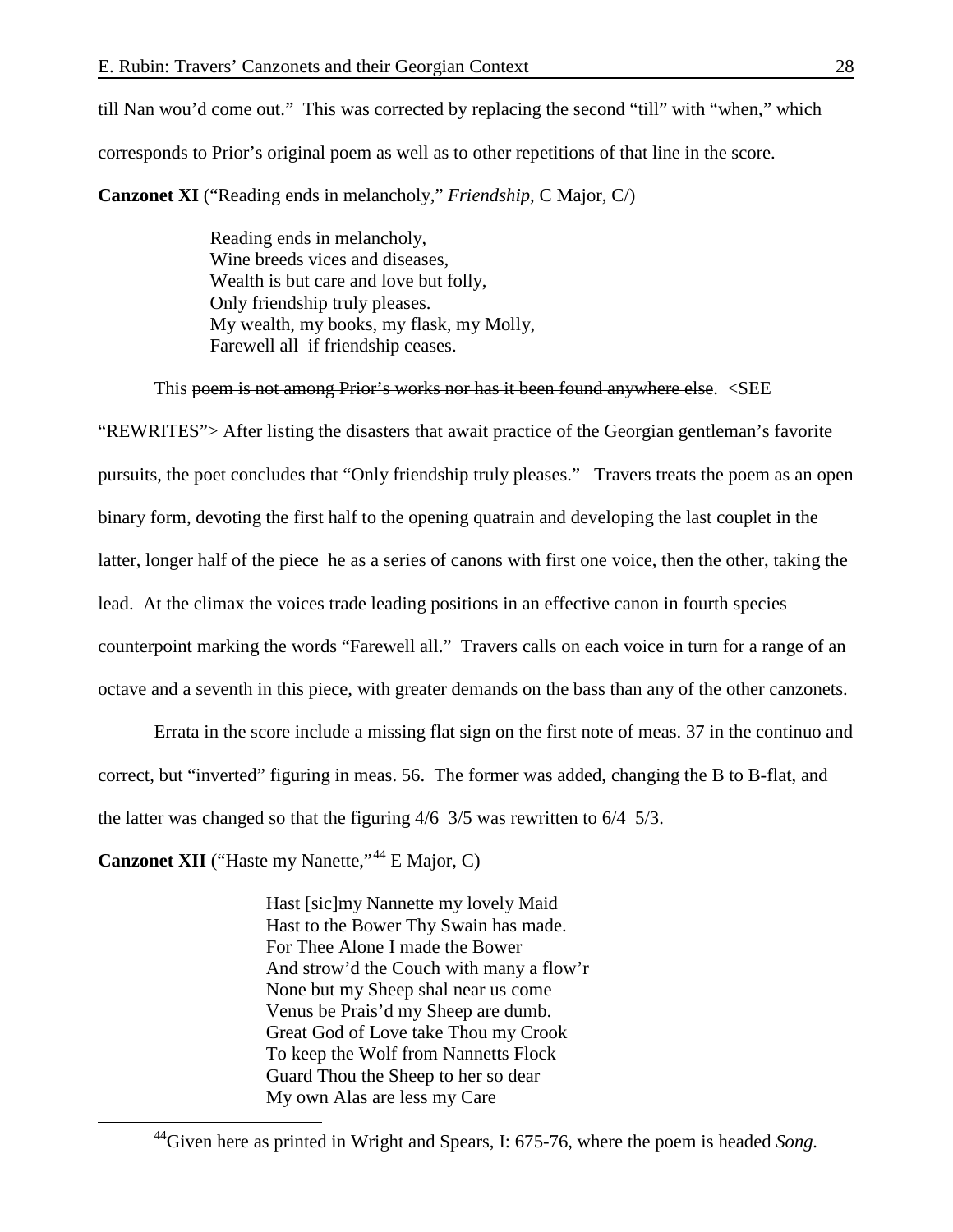But of the Wolf if thou art afraid Come not to Us to call for Aid For with her Swain my Love shal stay Tho the Wolf Strole, and tho the Sheep Stray.

Prior's pastoral opens as the most predictable of poems, but becomes something more as a result of his satirical treatment of typical elements. What begins as convention ends up as a delicious intellectual game. Prior's sly "Venus be praised, my sheep are dumb" evokes a grin that borders on the salacious, and the latter half of the poem, taunting an all-too-human Cupid who fears the wolf, steps out of character to poke fun at the whole genre. Prior's biographer praises it, writing, "In many ways the poem . . . has survived when most pastorals have not through its last four lines, which both domesticate and defy Cupid."<sup>[45](#page-29-0)</sup>

This canzonet is through-composed, and has the most complex structure of the entire collection. An initial binary structure ( $\|\: A\:\|$ : B $\:\|$ , cadencing to V and I in E Major respectively) comprises the first four lines, with a change to E Minor 6/8 setting the verse's last couplet to new material. The first line of the second verse, charging Cupid with the chore of keeping watch on Nanette's flock, is given eight measures of its own (B minor, C), then the key returns to the tonic to spell out the details of Cupid's duties in another brief binary structure, again with each half repeated and the obligatory half cadence in the middle. For the final couplet (E Major, 6/8) the wolf's "strole" is given jolly homorhythmic melismas for the two voices, gaily warning Cupid that in the event of danger, the lovers will be too busy to rescue him.

At meas. 48 of the original score the first half of a repeat sign was missing; it is replaced here. It is worth noting that in the author's copy of the score a repeat for meas. 64-80 has been penciled in by an earlier  $(18<sup>th</sup>$  century?) hand.

**Canzonet XIII** ("Soft Cupid," *Cupid's Promise*, [46](#page-29-1) C Minor, C)

 $^{45}$ Rippy, 65.

<span id="page-29-1"></span><span id="page-29-0"></span><sup>46</sup>Given here as printed in Wright and Spears, I: 692-93, where the poem is headed *Cupid's Promise Paraphrased.*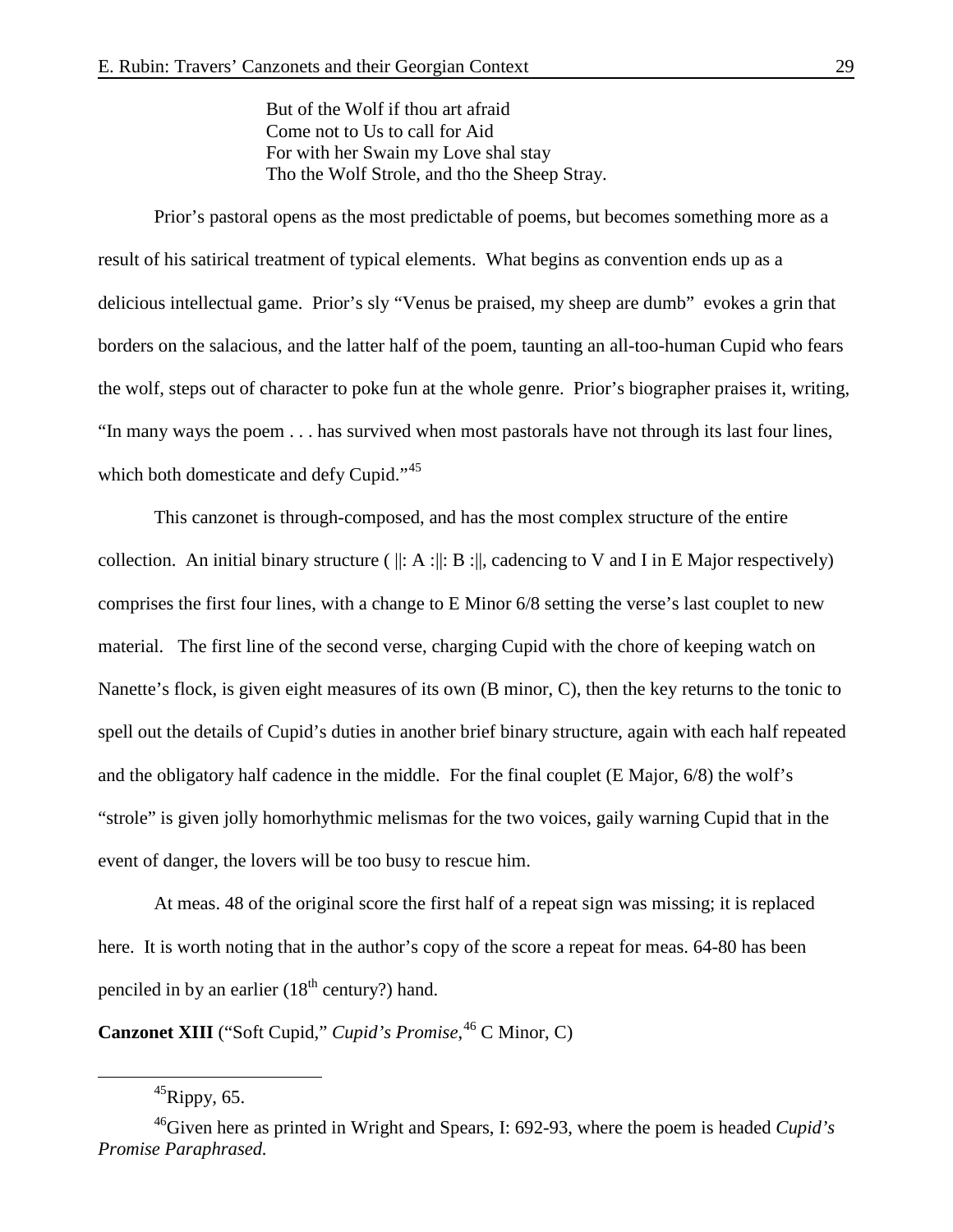Soft Cupid, wanton, am'rous boy, The other day, moved with my lyre, In flatt'ring accents spoke his joy, And uttered thus his fond desire.

O raise thy voice, one song I ask, Touch then th'harmonious string, To Thyrsis easy is the task, Who can so sweetly play and sing.

Two kisses from my mother dear, Thyrsis, thy due reward shall be, None like beauty's queen is fair, Paris has vouched this truth for me.

I strait replied, Thou know'st alone That brightest Cloe rules my breast; I'll sing thee two instead of one, If thou'lt be kind and make be blest.

One kiss from Cloe's lips, no more I crave, He promised me success. I played with all my skill and pow'r , My glowing passion to express;

But O! my Cloe, beauteous maid, Wilt thou the wished reward bestow? Wilt thou make good what love has said? And by thy grant his Power show?

Prior's "Soft Cupid," given here as canzonet XIII, is the first of the six three-voice pieces in this collection. Like most of the other pieces for three voices here, it is a more extensive essay than the two-part canzonets, setting six verses in 92 measures, not counting repeats. Travers seems to have given extra attention to the three-voice canzonets since, in contrast to most of the others, dynamics and relative tempi are carefully marked there. This is the most consistently homophonic of them, with Travers' use of recitative-like pronouncements and full stops in the music serving to introduce rhythmic patterns akin to declamation. By the same token, this canzonet lacks the extensive melismas that mark key words and climaxes in others, as if to declaim the story all the more clearly. The poem has several distinct sections. In the first verse, Thyrsis, the singer who was said by Theocritus (in the First Idyll) to have "brought to perfection the bucolic art," explains that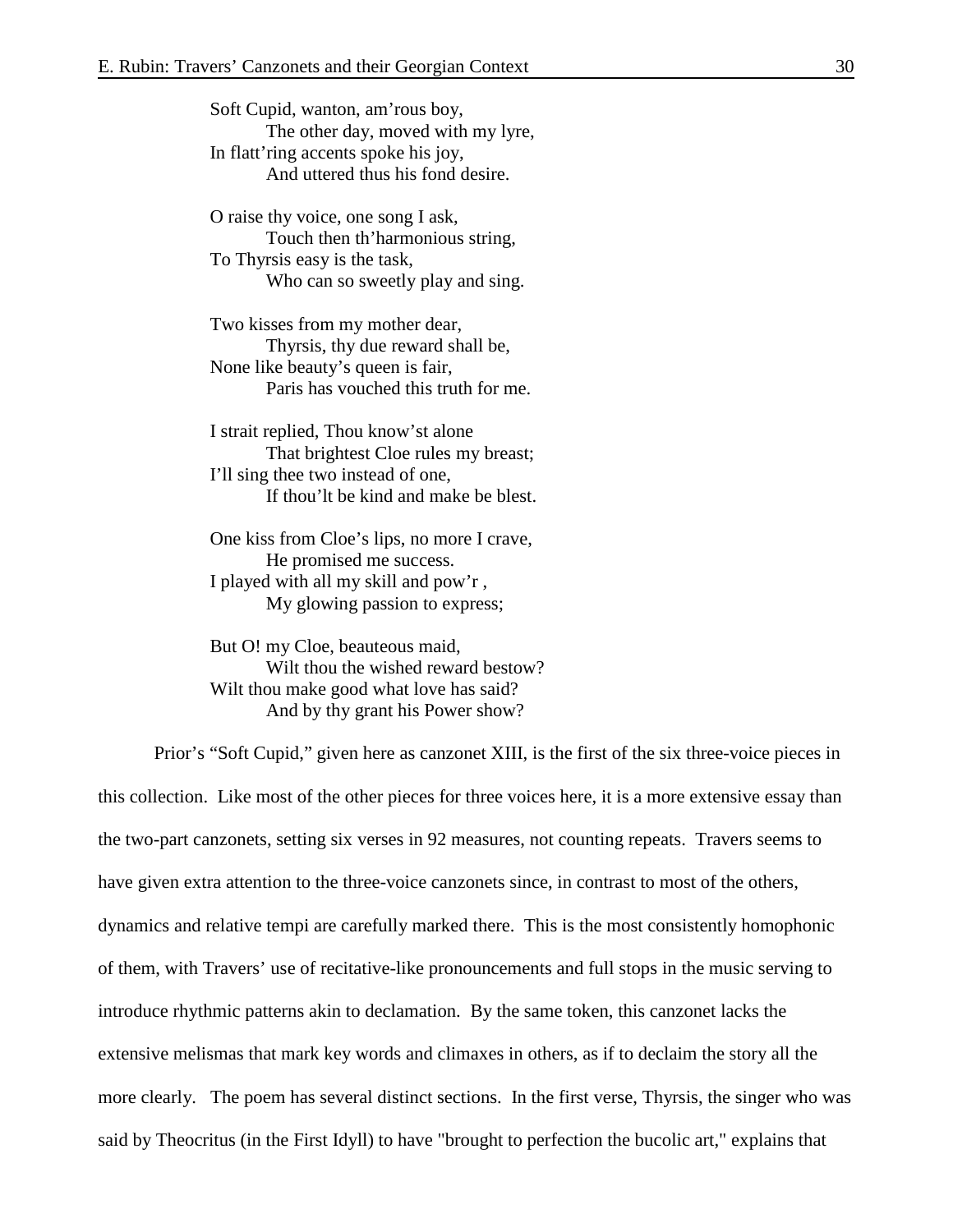Cupid admiring his music, is moved to make a request. The god then proffers a contract for a song in the next two verses. Thyrsis protests his love for Cloe alone, and bargains for Cupid's intercession with her; but at the end he fears that she might choose not to fulfill the god's promise, and pleads that she do so as a demonstration of his power.

Canzonet XIII opens with the words *"*Soft Cupid," marked "Slow" evoking countless other paeans to the god of love. Travers quickly disabuses the reader of this convention, though, introducing Cupid's unusual request in two repeated strains marked "A little faster." Each of those follows a similar pattern, opening homophonically and moving into canonic counterpoint once under way, with Cupid characterized by delicate vocal flourishes. In the third verse Cupid names his reward for Thyrsis' song: two kisses from the divine Venus, whose beauty has been attested by no less than Paris. Thyrsis objects in a harmonized *recitativo accompagnetto* that it is Cloe who "rules [his] breast," and switching to a joyful C major marked "Slow and soft," negotiates: he will sing twice as much in exchange for a single kiss from Cloe in preference to two from Venus. Prior slyly allows readers to realize for themselves that neither of the ladies in question has taken part in this bargaining.

That contract made, Thyrsis "play'd with all [his] skill and pow'r" in a homophonic strain of 20 bars, marked "Loud" in the printed music. In an emendation that tells us something about performance practice in this music, some unknown earlier user of the score in the author's possession has amended this section by inking in repeat signs to each of the first two eight-measure phrases and changing the marking to "First loud  $\&$  then soft," leaving the last, four-measure phrase to stand alone with the composer's marking, "Soft," replaced by the inked-in dynamic, "Loud." (See plate 1) The final verse, marked "Tenderly" by the composer, is entirely homophonic as the singer makes his uncertain plea to Cloe: "Wilt thou make good what love has said / And by thy grant his Power show?"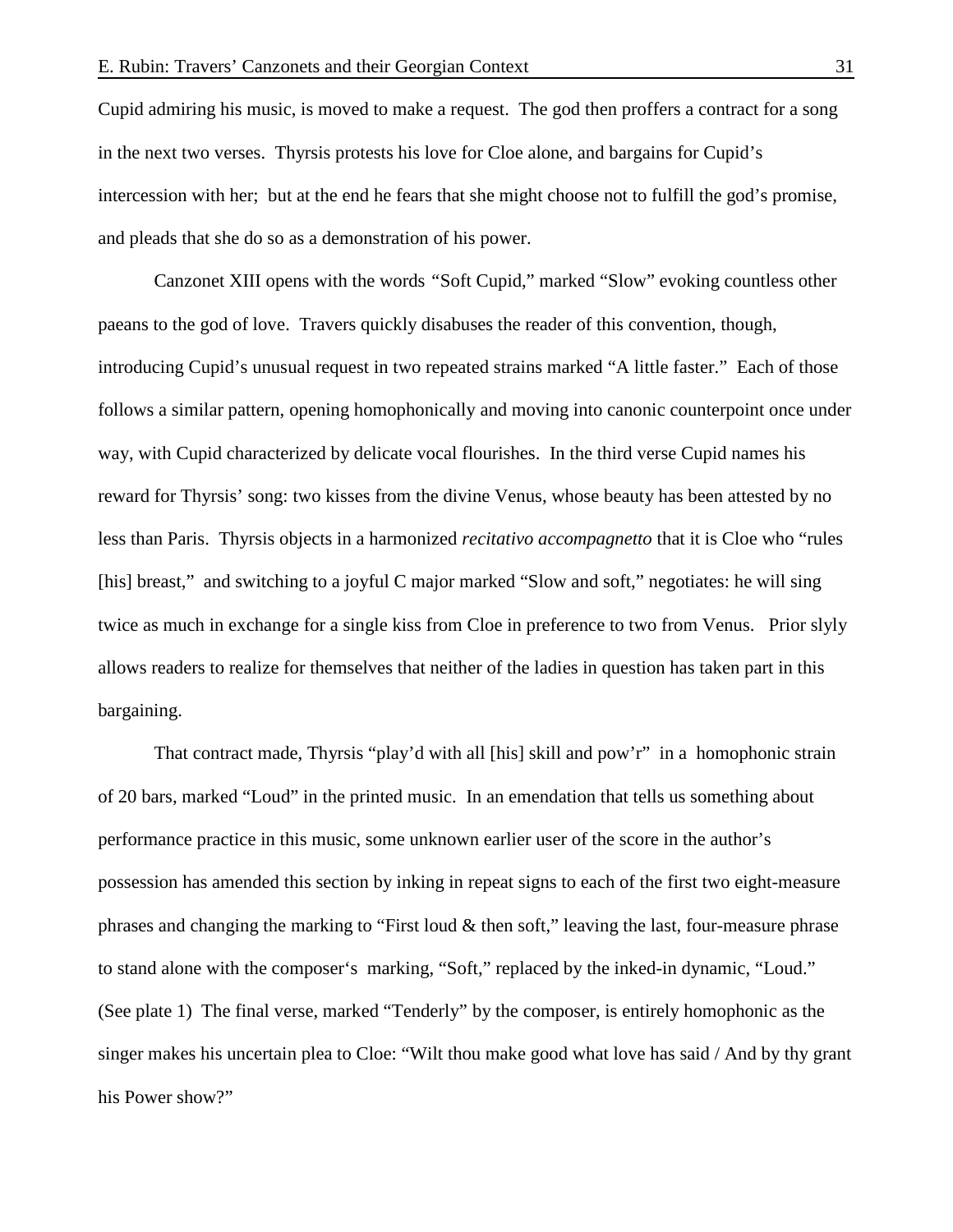Corrections made here include providing two missing natural signs at meas. 36 to assure the

change of mode from C Dorian to C Major. Some dynamics worth noting have been added to the

author's score in the same hand that had penciled in earlier changes. Those include changing the

printed "Loud" at meas. 67 to "First loud then soft," and then at meas. 75, "Loud."

**Canzonet XIV** ("He is not numbered with the Blest," *Advice to Delius*, A Major, 2/4)

He is not numbered with the Blest, To whom the Gods large Store have giv'n, But he who of enough posses'd, Can wisely use the Gifts of Heav'n.

Who Fortune's frowns unmov'd can bear, And worse than Death doth Baseness fear. To those that chuse the Golden Mean, The Waves are smooth, the Skies serene.

They envy not the Houses of the Great, Nor Court the Baseness of the Poor's retreat. An even Mind in ev'ry State, Amidst the Frowns and Smiles of Fate,

Dear mortal Delius always show. Let not too much of cloudy Fear, Nor too intemp'rate joys appear, Or to contract, or to extend, thy Brow.

This poem is another that has not been identified. It, too, stands as a relatively large essay among these miniatures, comprising 91 measures in five through-composed movements. Of the poems chosen by Travers, only this one shows such marked changes in it rhyme scheme, with the first and last stanzas (ABAB and ABBA respectively) being quite unlike the middle two (AABB). Travers places a judicious text repetition into the fourth phrase, sidestepping the predictable poetic meter with musical phrasing of 4+4+4+5 measures. With the second quatrain he breaks into a highspirited canonic texture for he "Who fortune's frowns unmov'd can bear," then in the next line pauses on "death," before the final solemn chords. A second movement ("Moderately") in the subdominant key (D Major) changes to ¾ time and a new, happier mood to present "those that chuse the golden mean." At "An even mind," the tempo becomes "Brisk," while meter and key return to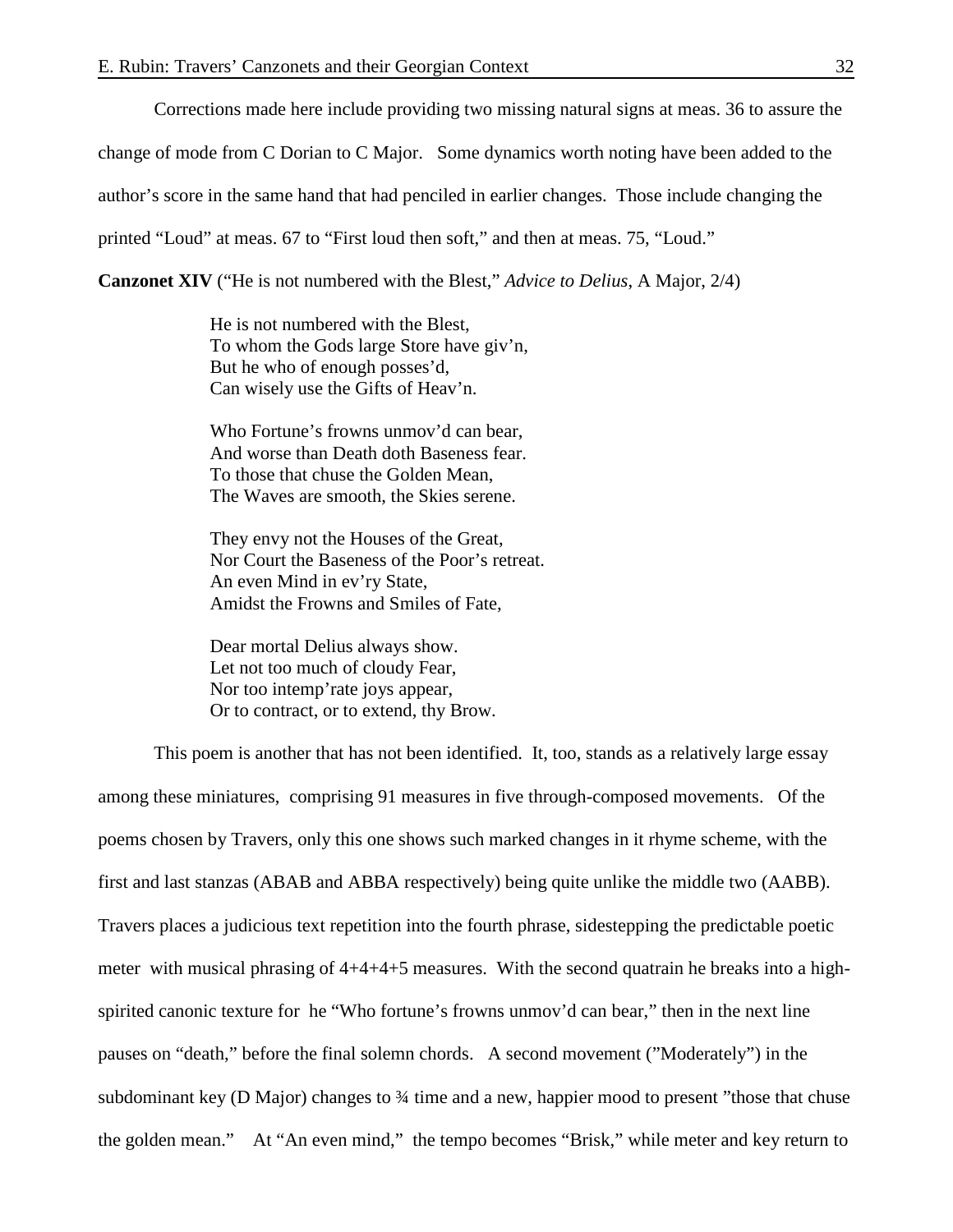their opening values. The movement takes an unexpected turn to the supertonic at the end of that quatrain, mirroring, perhaps, the fickleness of fate; but with the pickup to measure 66 the thought is completed in canon with the first line of the following quatrain, ending on V for the repeat of those three lines. Following the double bar the line "Let not too much of cloudy fear" stays in the dominant, slowing down in "particular imitation" for the last two words. Travers cannot stay gloomy for long, though, and sighting the word "joys" ahead, reverts to a faster tempo ("Brisk") and his trademark melismas for the final movement.

Emendations to the printed markings in the original include the addition of an initial repeat

sign for one that is missing at meas. 34, and an ending repeat sign at meas. 91.

**Canzonet XV** ("Beauty shou'd please but not ensnare," *Love's Security*, D minor, ¾)

Beauty shou'd please but not ensnare, Good Sense alone upholds her Reign. Scarce Venus self were worth our Care, Unless the Graces joined her Train.

Except the nobler Mind endears, In vain the fairest Face allures, That but a specious Bait appears, Sense, like the Hook, its Prey secures.

Then Celia ev'ry Hour improve, That each may mutual blessings taste, So shall the Charms that win my Love, Be strong enough to make it last.

*Love's Security* is not listed among Prior's works and is not found in *Granger's Index*. It is a poem of instruction for young ladies, not entirely lacking wit, but not depending on it either. The repeated opening section, cadencing on the dominant, leads the listener to expect a binary form, but the B section leads to new musical material for the third stanza (D Major, C), leaving the piece to end in D Major as the moral is driven home. Canzonet XV contains one of the few musical *gaucheries* of the set. At the downbeat of measure 36, where a theoretically permissible dissonance occurs on the second note of the beat, the "snapped" rhythms sustain the discord longer than is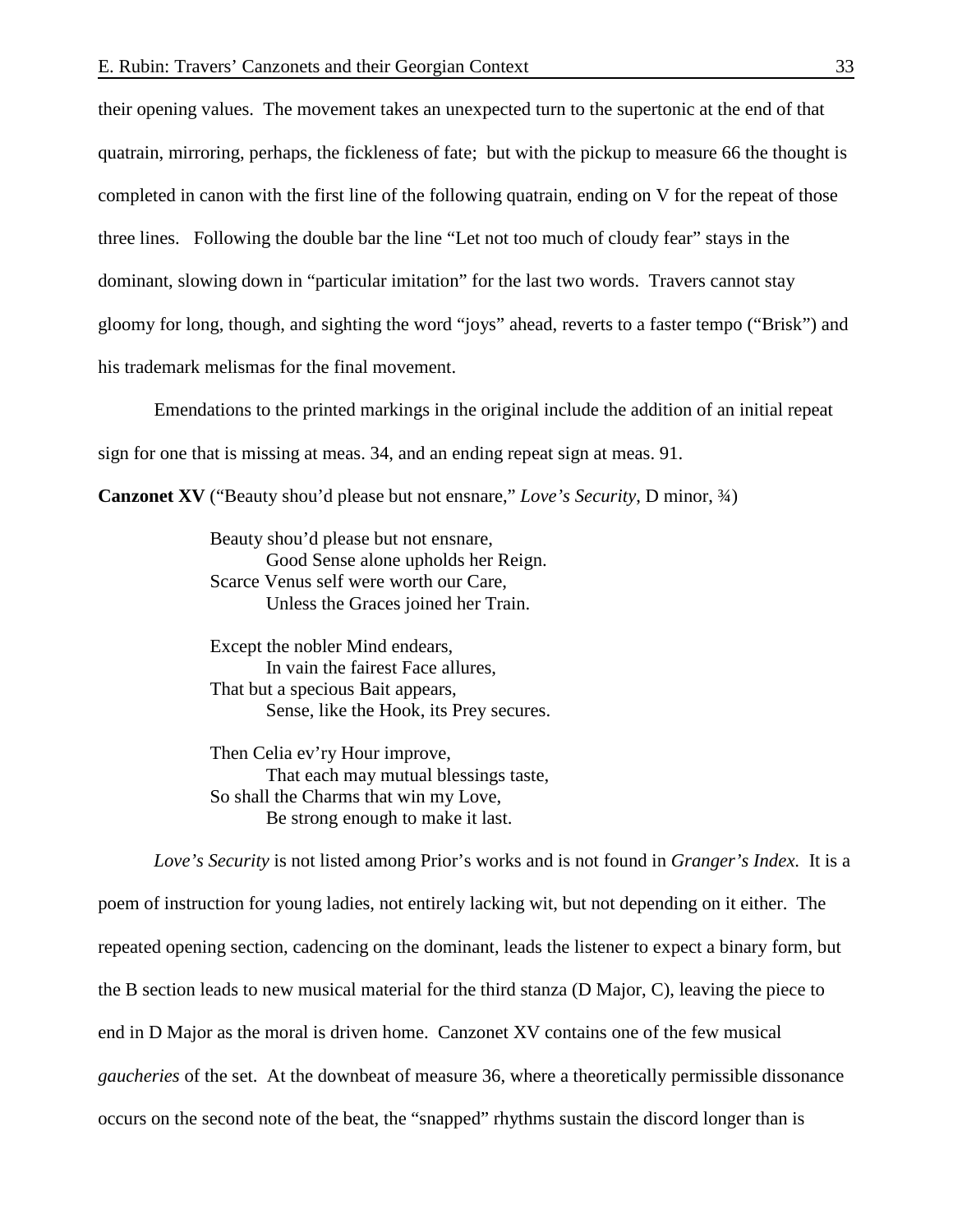aurally comfortable within the style. The piece proceeds by fits and starts, frequently cadencing on agogic accents where the music loses forward motion. Even the final movement, where Travers usually shines, is here full of aimless harmonic wandering. For all that, there are some lovely touches, such as the chromatic rise in the canon at measures 15-24, or the lovely 6-bar cadence (mm. 52-7) that salvages the banal sequences of the preceding four bars (mm 48-51). Perhaps this moralizing poem deserves no more attractive setting, yet the vocal writing is masterful in spite of some weaknesses, and it remains enjoyable for the singers, which was, after all, its purpose. It is, at least, instructive to know that those characteristics attractive to today's young men marked the liberated woman of the early eighteenth century as well.

**Canzonet XVI** ("Pleasure's enchanted ground I'll tread," *The Resolution*, A Major, C/)

Pleasure's enchanted Ground I'll tread, Where Love and youthful Fancy lead, For life as yet is in her Spring, As yet I'll toy and laugh and sing,

When Cynicks rail or Pedants frown, My Smile repays their angry Brow, Their rigid Maxims I disown, I hate the gloomy, selfish, Crew.

Be mine the Joys of social Life, Where Innocence and Peace reside, Still may good Nature vanquish Strife, And Honour reign each Action's guide.

While Phillis is as kind as fair, Fly, discontent and sullen Care. Her Smiles can make perpetual Spring, With her I'll toy, to her I'll sing.

Canzonet XVI is not attributed to Prior, nor it is listed among his works. Its limping rhymes suggest a poet of less standing, but the poem was not listed anywhere in *Granger's Index.*  Nevertheless, it serves as an excellent expression of Georgian hedonism. Pleasure, love, and youthful fancy were indeed the watchwords of the young Georgian gentleman, whose ideal world was summed up in the last two verses. At 124 measures this is the longest canzonet of the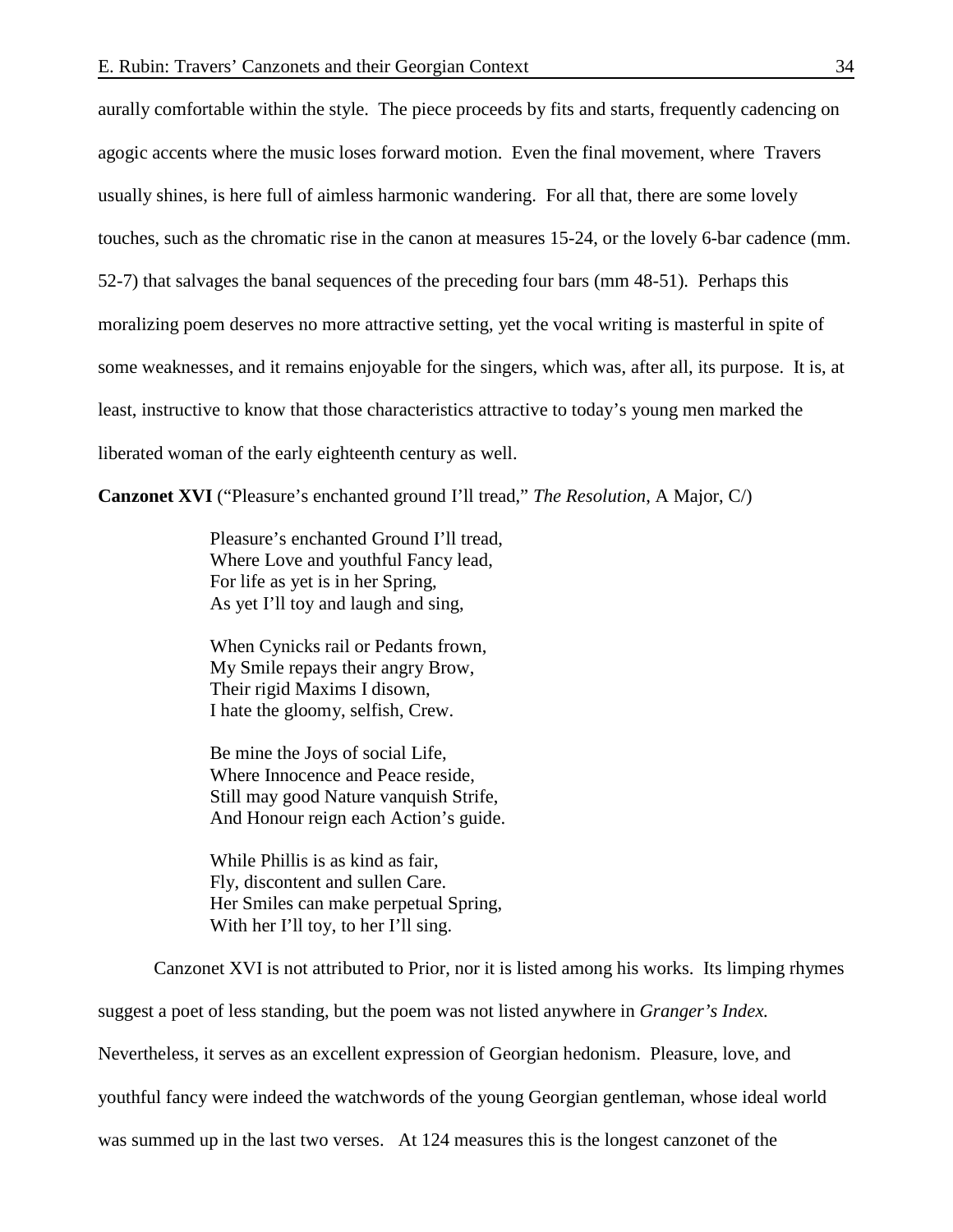collection. It owes its length, in part, to the composer's use of the final couplet of the first stanza as a refrain after the second, and to his delight in its second line, apparent from its lengthy development, when it appears in the first stanza and again when those lines are echoed at the end.

**Canzonet XVII** ("Fair and ugly, false and true," *A Translation*, C Major, 3/8)

Fair and ugly, false and true, All to great Venus's yoke must bow. Such pleasure in our pains she takes, She laughs to see what sport she makes.

Not listed among Prior's works or found in *Granger's Index*, the translator is unknown and the original source has not yet been identified. The first half of this binary canzonet is homophonic, but in the second, much longer half, two voices often join against a third in various canonic combinations. It is a challenge for the singers, with long melismas, sustained trills (See, for example, meas. 63-65), and sung repercussions on a single vowel that recur all through the second half of the piece, all of which insured its popularity for many years.

**Canzonet XVIII** ("Old I am yet can (I think),' *The Old Bacchanal*, B-flat Major, C)

Old I am yet can (I think), Those that younger are outdrink. When I dance no Staff I take, But a well-fill'd Bottle shake. He that doth in War delight, Come and with these Arms let's fight. Fill the cup, let loose a flood, Of the rich grape's luscious blood. Old am I and therefore may, Like Silenus drink and play

This poem <SEE "REWRITES"> is not listed in Prior's works or in *Granger's Index*. A through-composed essay of 63 measures, it has some noteworthy structural features that suggest experimentation with ideas that would develop into the full-blown sonata-allegro in the next generation. An initial section provides homophonic antecedent and consequent phrases of two measures for each of the first two lines. This is followed by new material consisting of canonic phrases with a spinning melisma illustrating the word "dance," which leads in turn to a longer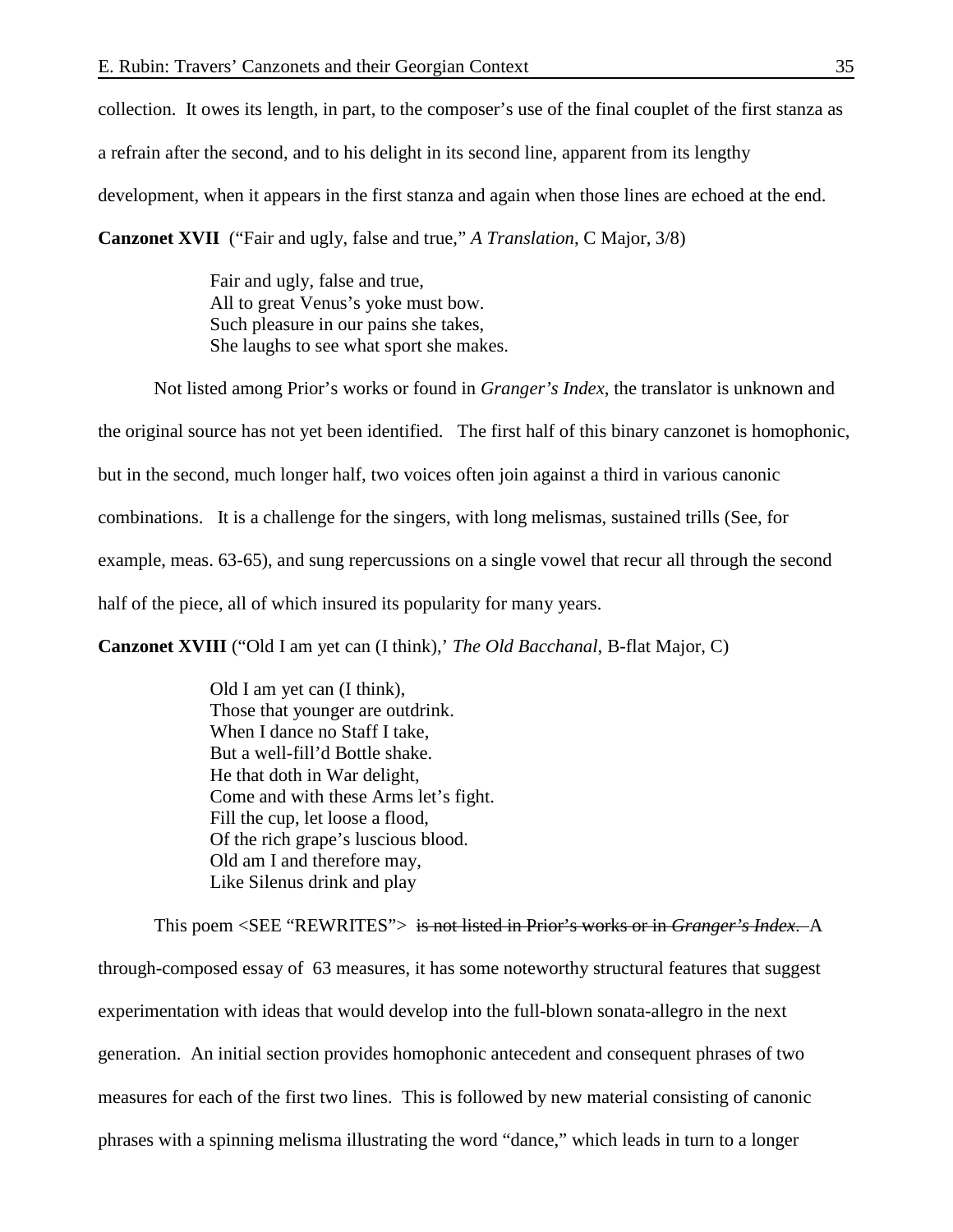melisma in the upper voices over a trill in the bass punning on the word "shake." While the music of the opening couplet centers on the tonic (B-flat), the second couplet, which comes in for more extended treatment, centers on and cadences to the dominant at the repeat sign. Following a doublebar the opening material returns in the dominant for the third couplet, displaying earmarks of sequential development. That is followed in turn by the last pair of lines set to the development of material taken also taken from the opening section, incorporating a notated "echo," that is, the repeated measures (45-50) are actually marked "Soft," but there is no repeat such as one would expect if this were an ordinary binary form. Instead, the whole piece is wrapped up by a 6/8 "Fa-lala" coda.

The Georgian part-song repertory is virtually unknown today, yet it should be of particular interest, if for no other reason than the twentieth century renaissance of solo-voice ensembles in popular music. Historically, too, it requires our attention because it stimulated Europe's largest commercial publishing industry, engendered a tradition of democratic singing clubs, motivated prizes for outstanding compositions, built a tradition of social part-singing that survives to this day in glee clubs and barbershop quartets, and laid the foundations of the commercial music business as we know it. The most valid reason for becoming aware of it is simply the pleasure it brings, both to singer and listener. Rediscovering this music opens a new window into the cultural life of Georgian England.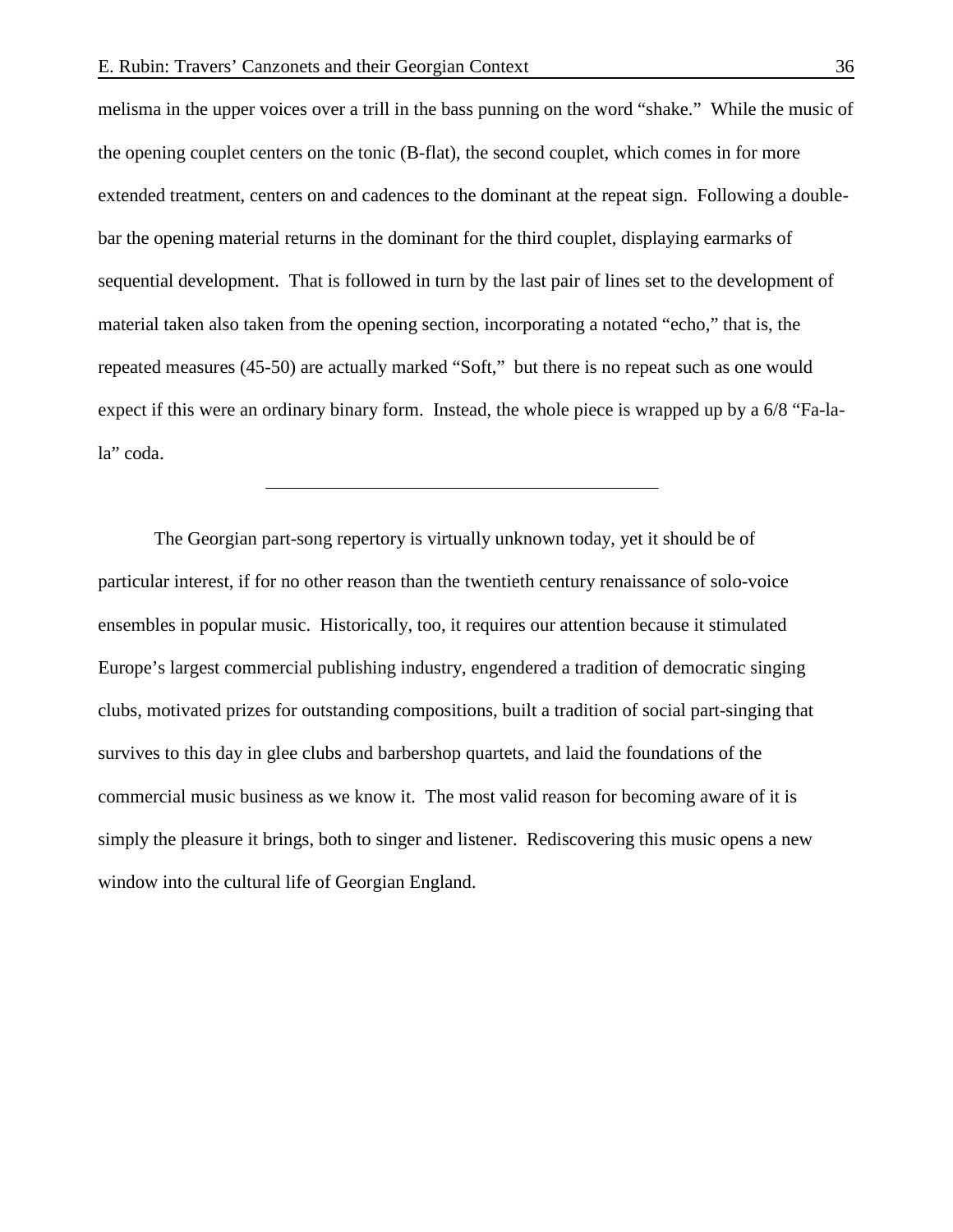### Sources Cited

- Boyce, William. *Cathedral Music, Being a Collection in Score of the Most Valuable and Useful Compositions for That Service, by the Several English Masters of the Last Two Hundred Years. The Whole Selected and Carefully Revis'd by the Late Dr. William Boyce*, 3 vols. London, John Ashley, 1788.
- Crotch, William. "[The] Superiority of Vocal over Instrumental Music," lecture of 28 May 1824, at the Royal Harmonic Institution. Noted in *Harmonicon* 18 (June 1824).
- Craufurd, James Gregham. "The Madrigal Society, Books and Songs Lent (1748-70)," unpublished typescript.
- Davey, Henry. *History of English Music.* London, J. Curwen & Sons, 1895.
- Defoe, Daniel. *Augusta Triumphans: Or, The Way to Make London the Most Flourishing City in the Universe.* London, 1728.
- Fellowes, Edmund Horace. *The English Madrigal Composers.* London: Oxford University Press, 1948.
- Flower, Desmond, ed. *Voltaire's England.* London: Folio Society, 1950.
- Frankovich, Nicholas, ed. *The Columbia Granger's Index to Poetry in Collected and Selected Works.*  New York: Columbia University Press, 1996.

\_\_\_\_\_\_\_\_\_\_\_\_\_. *The Columbia Granger's Index to Poetry in Anthologies;* 11th ed., completely rev. New York: Columbia University Press, c1997.

- Halévy, Elie. *A History of the English People in the Nineteenth Century*, trans. E. I. Walker & D. Barker. London: Ernest Benn, 1924.
- Haweis, Hugh. *Music and Morals.*New York: Harper and Bros., 1904.
- Hayes*,* William*. Canons for Three, Four and Five Voices; Compos'd by Dr. [William] Hayes*. [Oxford]: printed for the author, 1757.
- Hyde, Norman. *Music Hath Charms: Some Aspects of Music of the British Isles.* Edinburgh: Oliver and Boyd, 1956.
- Jaeger, Muriel. *Before Victoria*: *Changing Standards and Behavior, 1787-1837.* London: Chatto & Windus, 1956.
- Johnson, David. *Music and Society in Lowland Scotland in the Eighteenth Century.* London: Oxford University Press, 1972.
- Kassler, Jamie Croy. *The Science of Music in Britain, 1740-1830*, 2 vols. New York: Garland, 1979.

Mainwaring, John. *Memoirs of the Life of the Late George Frederick Handel.* London: R. & J. Dodsbury, 1760.

- Prior, Matthew. *Miscellaneous Works of His Late Excellency Matthew Prior, Esq. [London]: S. Powell for G. Risk,1740.*
- Ravenscroft, John. *A Brief Discourse of the True (but Neglected) Use of Charact'ring the Degrees.* London, 1614.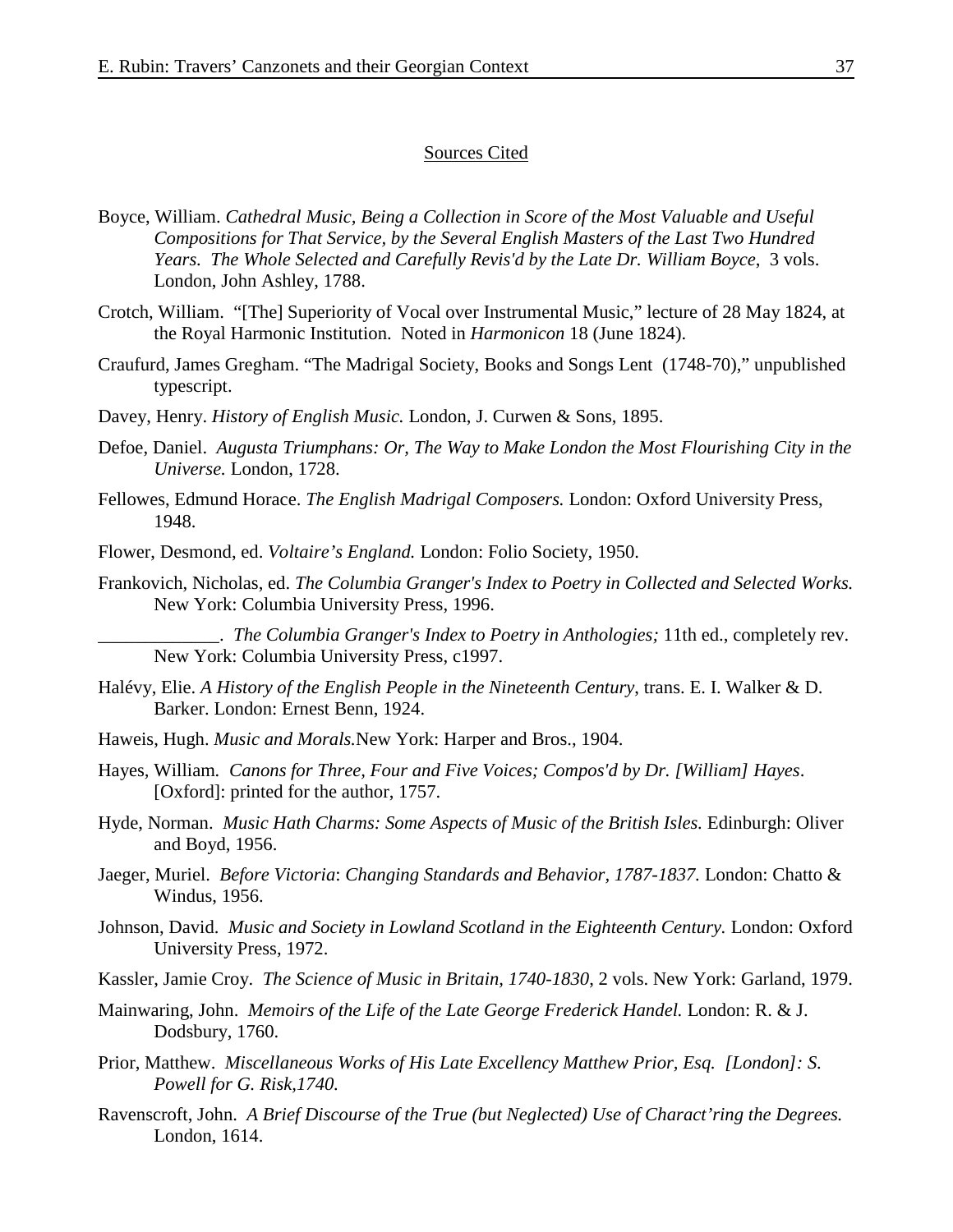Rippy, Frances Mayhew. *Matthew Prior.* Boston: Twayne, 1986].

Rubin, Emanuel. *The English Glee in the Reign of George III: Participatory Art Music for an Urban So*ciety. Warren, MI: Harmonie Park Press, in preparation.

\_\_\_\_\_\_\_\_\_\_\_\_. "New Light on Late Eighteenth Century Tempo: William Crotch's Pendulum Markings." *Performance Practice Review* II:1 (Spring, 1989), 34-57.

- Rohr, Deborah. *The Careers of British Musicians 1750-1850: A Profession of Artisans.* Cambridge: University Press, 2001.
- Rolland, Romain. "L'Opera anglais au XVIIe siècle," Encyclopédie de la musique et dictionnaire du conservatoire, ed. Albert Lavignac. Paris: Librarie Ch. Delagrave, 1913.
- Sherburn, George. *The Restoration and Eighteenth Century,* v. 3 of "A Literary History of England," ed. Albert C. Baugh. New York: Appleton-Century-Crofts, 1948.

Wheatley, Henry B. , ed. The Diary of Samuel Pepys, 2 vols. New York: Random House, 1893.

Wright, Harold Bunker and Monroe Kirklyndorf Spears, eds., *The Literary Works of Matthew Prior.* Oxford: Clarendon Press, 1959.

Young, Percy. *A History of British Music.* London: Ernest Benn, 1967.